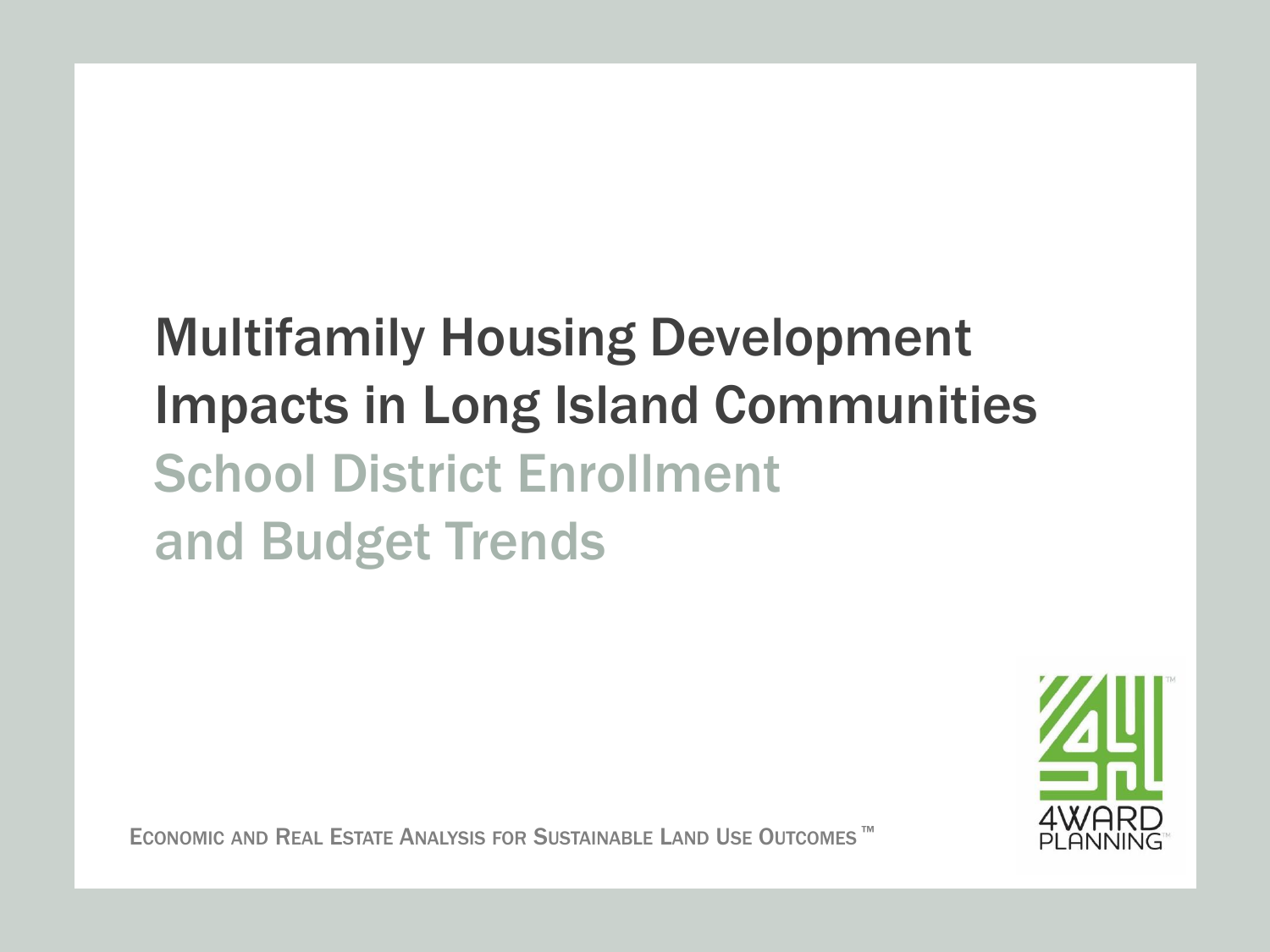# Key Findings

#### Enrollment trends are uneven across school districts

Three of the six districts featured in this analysis experienced a net gain in student enrollment over the past ten years (2010-10), but only two saw a significant increase greater than 5%-suggesting that few Long Island districts are facing an influx of new students.

#### Where enrollment is rising, new development is not the primary driver

School-age children residing in the multifamily housing developments studied here constitute less than 20% of new students in districts where enrollment has increased.

#### Total spending is not a precise indicator of enrollment trends

Some districts continue to realize increasing budgets for a variety of reasons. However, an increase in budget expenditures does not have a strong relationship to enrollment figures, alone.

#### Multi-family development project revenue exceeds student costs

An analysis of estimated annual public student costs associated with the multi-family development projects under study, along with reported ad valorem tax and PILOT revenues paid by these projects shows, in all cases, that the projects generate a net positive financial benefit to the school district (insofar as the school portion of the revenues are shared with the school district). The range in the estimated positive financial benefit to the school district is \$54,920 to \$737,456, with slightly more than \$322,000 representing the median financial benefit for the one-year examined.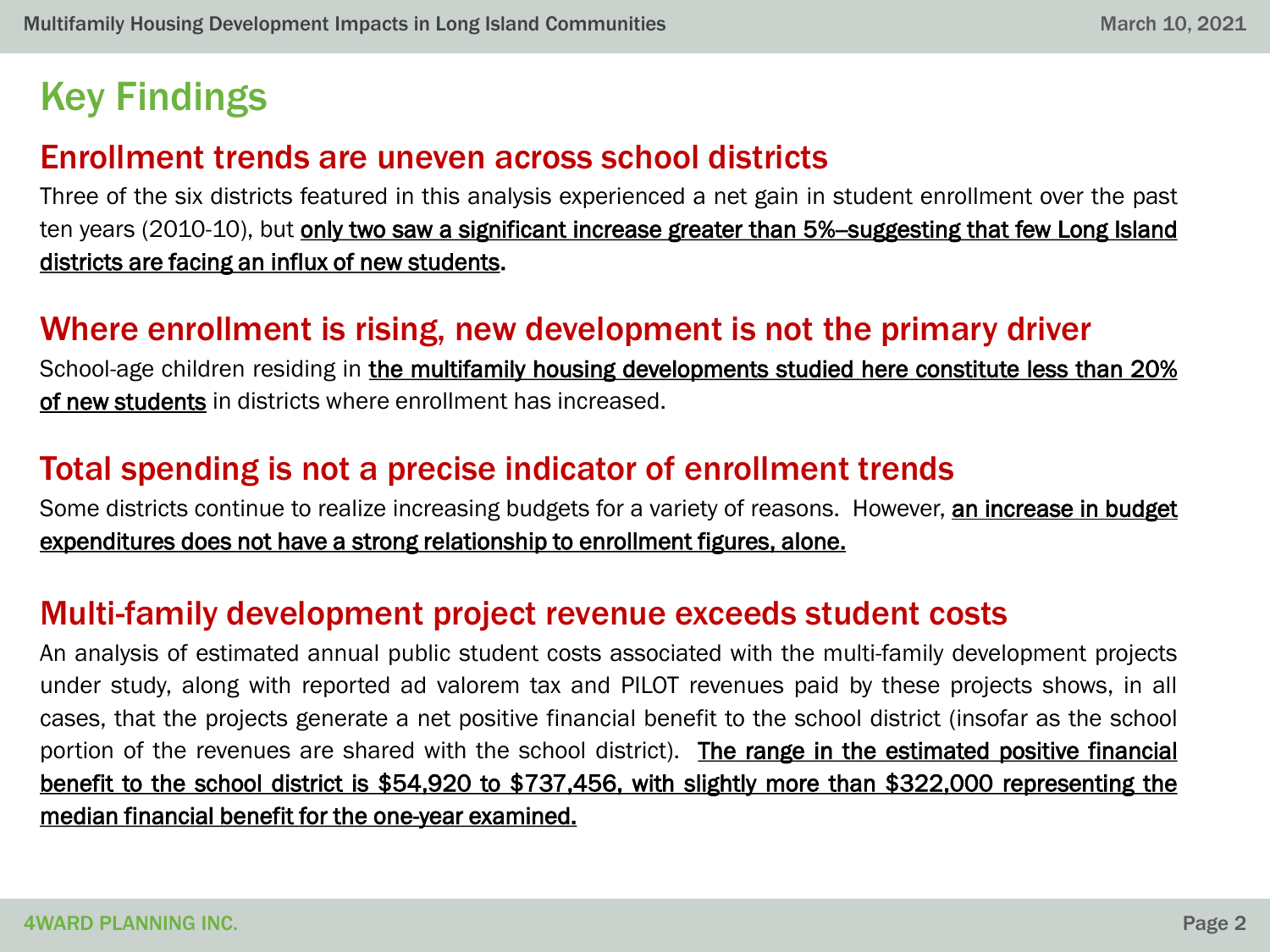# Selected Communities

The below seven communities were selected for analysis, as a result of an identification process that included an on-line search of third-party apartment listings for eligible developments, utilizing the Long Island Index housing development database\*, and reviewing previous research done by Stony Brook University's College of Business. Eligible developments are multifamily residential projects of 100 or more rental units that have been built/occupied since 2010, representing an even distribution across Nassau and Suffolk counties.

| <b>Development</b>        | <b>Units</b> | Year Built | Municipality          | County         | <b>School District</b>  |
|---------------------------|--------------|------------|-----------------------|----------------|-------------------------|
| Jefferson Plaza           | 154          | 2015       | Farmingdale (village) | <b>Nassau</b>  | <b>Farmingdale UFSD</b> |
| <b>Avalon Garden City</b> | 204          | 2012       | Hempstead (town)      | <b>Nassau</b>  | Uniondale UFSD          |
| <b>One Third Avenue</b>   | 315          | 2016       | Mineola (village)     | <b>Nassau</b>  | Mineola UFSD            |
| The Allure Mineola        | 275          | 2015       | Mineola (village)     | <b>Nassau</b>  | Mineola UFSD            |
| Reserve at the Boulevard  | 240          | 2016       | Brookhaven (town)     | <b>Suffolk</b> | Longwood CSD            |
| Avalon at Huntington      | 303          | 2014       | Huntington (town)     | <b>Suffolk</b> | <b>Huntington UFSD</b>  |
| New Village at Patchogue  | 291          | 2014       | Patchogue (village)   | <b>Suffolk</b> | Patchogue-Medford UFSD  |

\*http://www.longislandindex.org/interactive-maps/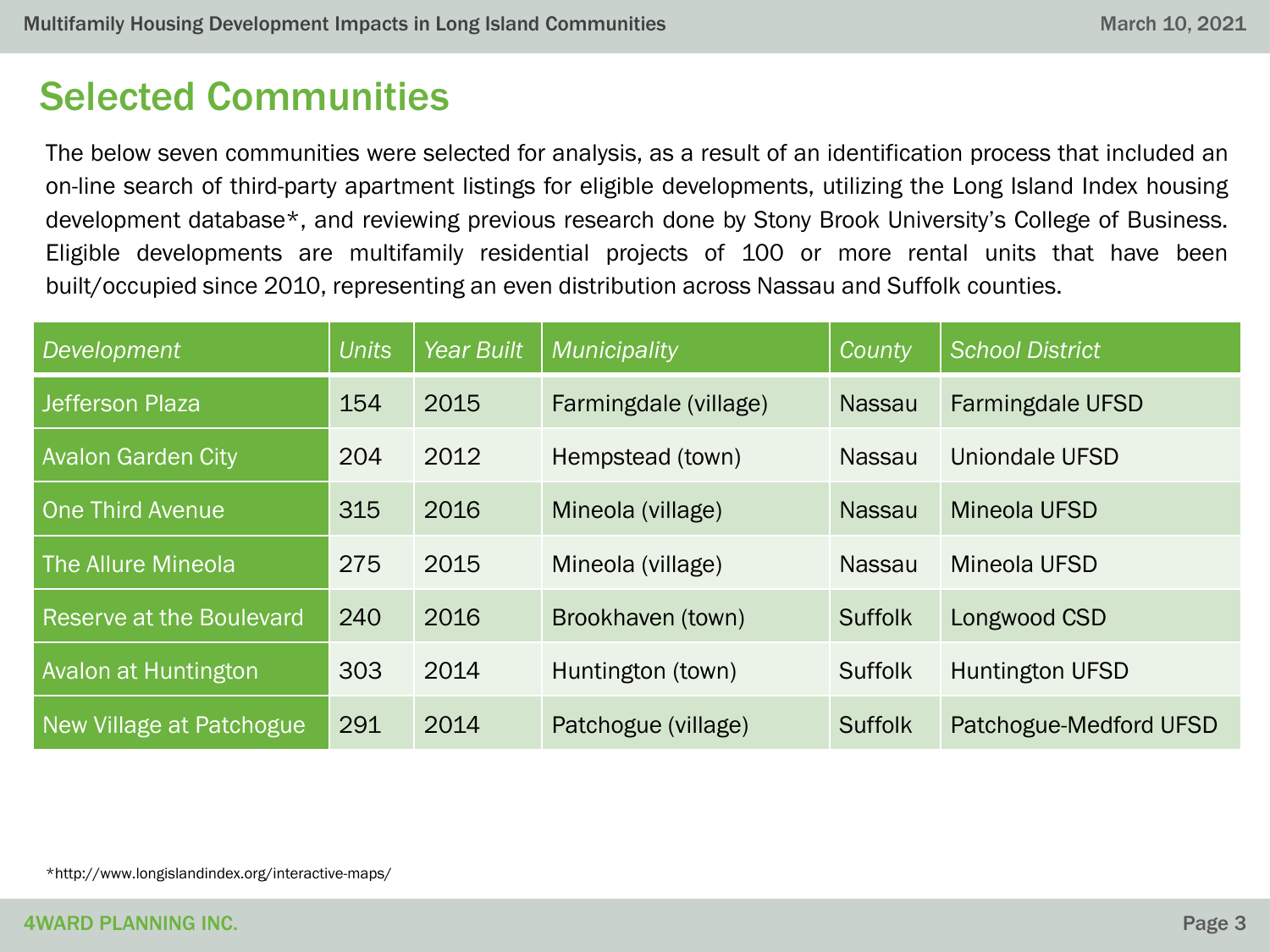# Selected Communities: Demographic Context

Profile data for each of the host communities is exhibited below. The majority of the communities examined are affluent and exhibit relatively high household density.

| Municipality                | County         | Total Est. Pop.<br>(2019) | Est. Pop. Density<br>(2019) | <b>Total Est.</b><br><b>Households</b><br>$(2014-18)$ | Est. Household<br>Density<br>$(2014-18)$ | Est. Median<br>Household Income<br>$(2014-18)$ |
|-----------------------------|----------------|---------------------------|-----------------------------|-------------------------------------------------------|------------------------------------------|------------------------------------------------|
| Farmingdale<br>(village)    | <b>Nassau</b>  | 9,002                     | 8,037/sq mile               | 3,704                                                 | 3,307/sq mile                            | \$86,447                                       |
| Hempstead<br>(town)         | <b>Nassau</b>  | 766,980                   | $6,467$ /sq mile            | 243,432                                               | 2,052/sq mile                            | \$107,095                                      |
| <b>Mineola</b><br>(village) | <b>Nassau</b>  | 19,207                    | 10,216/sq mile              | 7,456                                                 | 3,965/sq mile                            | \$96,250                                       |
| <b>Brookhaven</b><br>(town) | <b>Suffolk</b> | 480,763                   | $1,853$ /sq mile            | 160,602                                               | 619/sq mile                              | \$92,569                                       |
| Huntington<br>(town)        | <b>Suffolk</b> | 200,503                   | $2,130$ /sq mile            | 68,354                                                | 726/sq mile                              | \$117,992                                      |
| Patchogue<br>(village)      | <b>Suffolk</b> | 12,321                    | 5,452/sq mile               | 5,250                                                 | $2,322$ /sq mile                         | \$74,752                                       |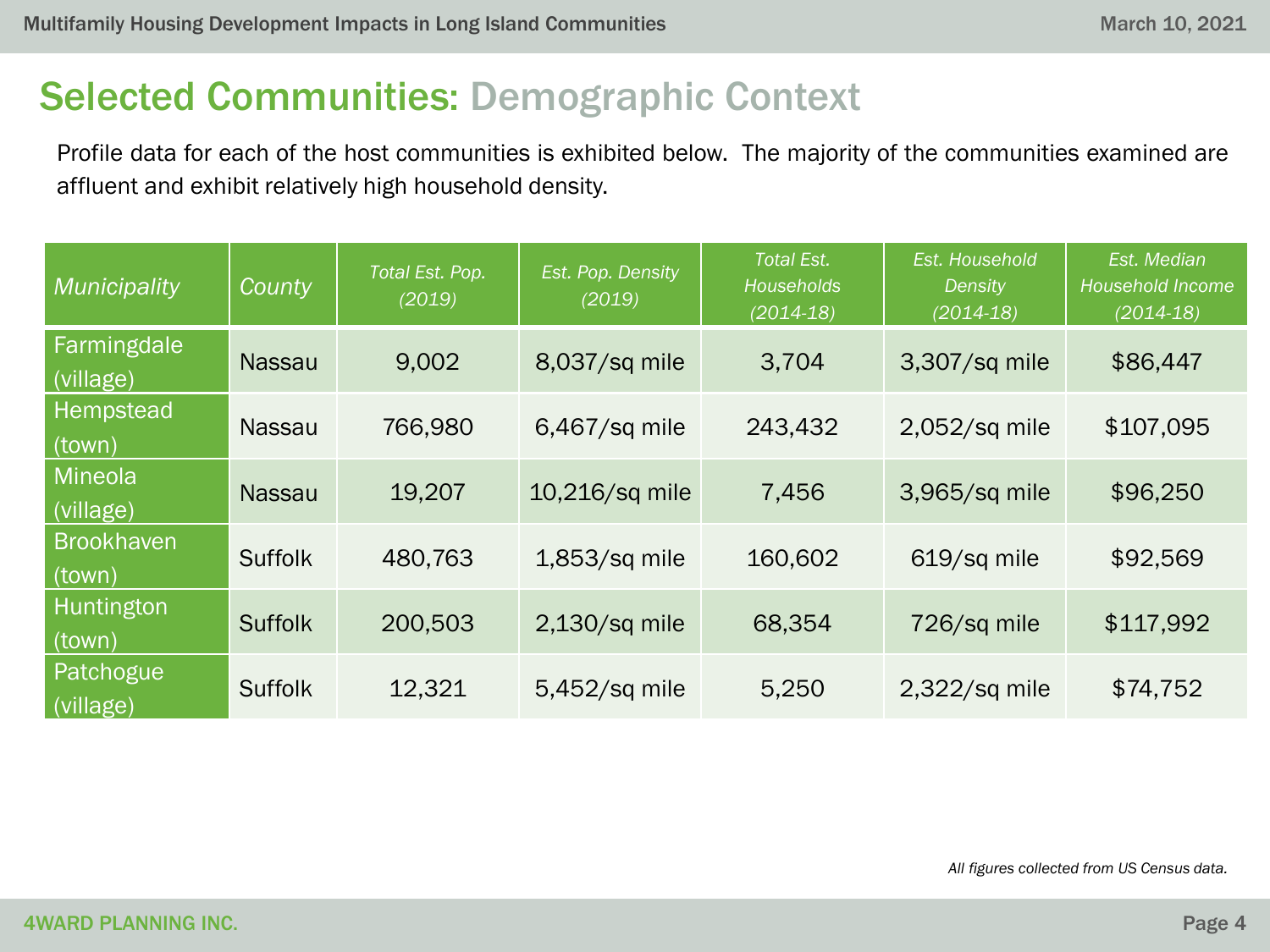Total numbers of enrolled students were collected from the New York State Education Department statistics database\* for all eight school districts representing the period 2010-2019 (2019-20 totals not yet available). Numbers in red indicate years when selected multifamily developments opened in that district.

| <b>School District</b>           | <b>Students</b><br>Enrolled,<br>2010-11 | <b>Students</b><br>Enrolled,<br>2011-12 | <b>Students</b><br>Enrolled,<br>2012-13 | <b>Students</b><br>Enrolled,<br>2013-14 | <b>Students</b><br>Enrolled,<br>2014-15 | <b>Students</b><br>Enrolled,<br>2015-16 | <b>Students</b><br>Enrolled,<br>2016-17 | <b>Students</b><br>Enrolled,<br>2017-18 | <b>Students</b><br>Enrolled,<br>2018-19 |
|----------------------------------|-----------------------------------------|-----------------------------------------|-----------------------------------------|-----------------------------------------|-----------------------------------------|-----------------------------------------|-----------------------------------------|-----------------------------------------|-----------------------------------------|
| <b>Farmingdale UFSD</b>          | 6,088                                   | 6,010                                   | 6,024                                   | 5,885                                   | 5,818                                   | 5,762                                   | 5,736                                   | 5,610                                   | 5,540                                   |
| <b>Uniondale UFSD</b>            | 6,247                                   | 6,376                                   | 6,394                                   | 6,448                                   | 6,609                                   | 6,736                                   | 6,898                                   | 7,035                                   | 6,884                                   |
| <b>Mineola UFSD</b>              | 2,658                                   | 2,638                                   | 2,623                                   | 2,638                                   | 2,671                                   | 2,695                                   | 2,751                                   | 2,797                                   | 2,810                                   |
| Longwood CSD                     | 9,153                                   | 9,038                                   | 8,970                                   | 9,005                                   | 9,050                                   | 8,991                                   | 8,999                                   | 9.145                                   | 9,166                                   |
| <b>Huntington UFSD</b>           | 4,458                                   | 4,356                                   | 4,366                                   | 4,373                                   | 4,440                                   | 4,471                                   | 4,561                                   | 4,513                                   | 4,425                                   |
| Patchogue-Medford<br><b>UFSD</b> | 8,188                                   | 8,006                                   | 7,857                                   | 7,854                                   | 7,661                                   | 7,551                                   | 7,501                                   | 7,503                                   | 7,410                                   |

*\**<https://data.nysed.gov/>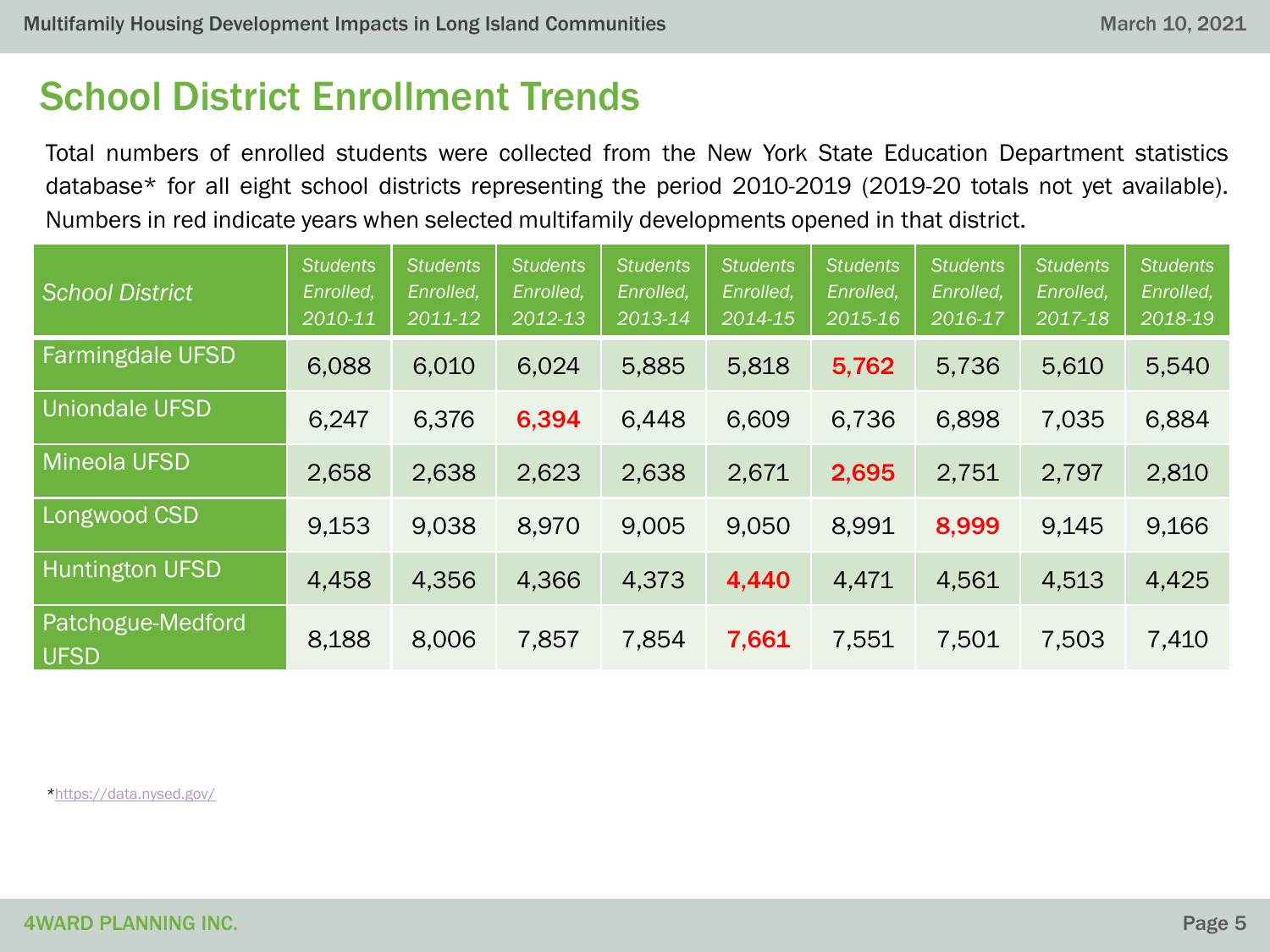The table below shows the percent change in enrollment for each district, 2010-2019, as well as the number and percent change in students enrolled from the time of the residential project's opening through 2019. Three of the six districts (in bold) experienced an increase in students enrolled following the occupancy of a new multifamily development, inviting the possibility that construction of those units was a contributing factor to rising enrollment.

| <b>School District</b>           | <b>Enrollment Numbers</b><br>as of the First Year<br>of Residential<br>Occupancy | Students Enrolled,<br>2018-19 | Change in Students<br>Enrolled, Year of<br>Occupancy through<br>2019 | Percent Change in<br>Students Enrolled,<br>Year of Occupancy<br>through 2019 | <b>Total Percent</b><br><b>Change in Students</b><br>Enrolled, 2010-19 |
|----------------------------------|----------------------------------------------------------------------------------|-------------------------------|----------------------------------------------------------------------|------------------------------------------------------------------------------|------------------------------------------------------------------------|
| <b>Farmingdale UFSD</b>          | 5,762 (2015-16)                                                                  | 5,540                         | $-222$                                                               | $-3.85%$                                                                     | $-9.00\%$                                                              |
| <b>Uniondale UFSD</b>            | 6,394 (2012-13)                                                                  | 6,884                         | $+490$                                                               | +7.66%                                                                       | $+10.20%$                                                              |
| <b>Mineola UFSD</b>              | 2,695 (2015-16)                                                                  | 2,810                         | $+115$                                                               | $+4.27%$                                                                     | $+5.72%$                                                               |
| <b>Longwood CSD</b>              | 8,999 (2016-17)                                                                  | 9,166                         | $+167$                                                               | $+1.86%$                                                                     | $+0.14%$                                                               |
| <b>Huntington UFSD</b>           | 4,440 (2014-15)                                                                  | 4,425                         | $-15$                                                                | $-0.34%$                                                                     | $-0.74%$                                                               |
| Patchogue-Medford<br><b>UFSD</b> | 7,661 (2014-15)                                                                  | 7,410                         | $-251$                                                               | $-3.28%$                                                                     | $-9.50%$                                                               |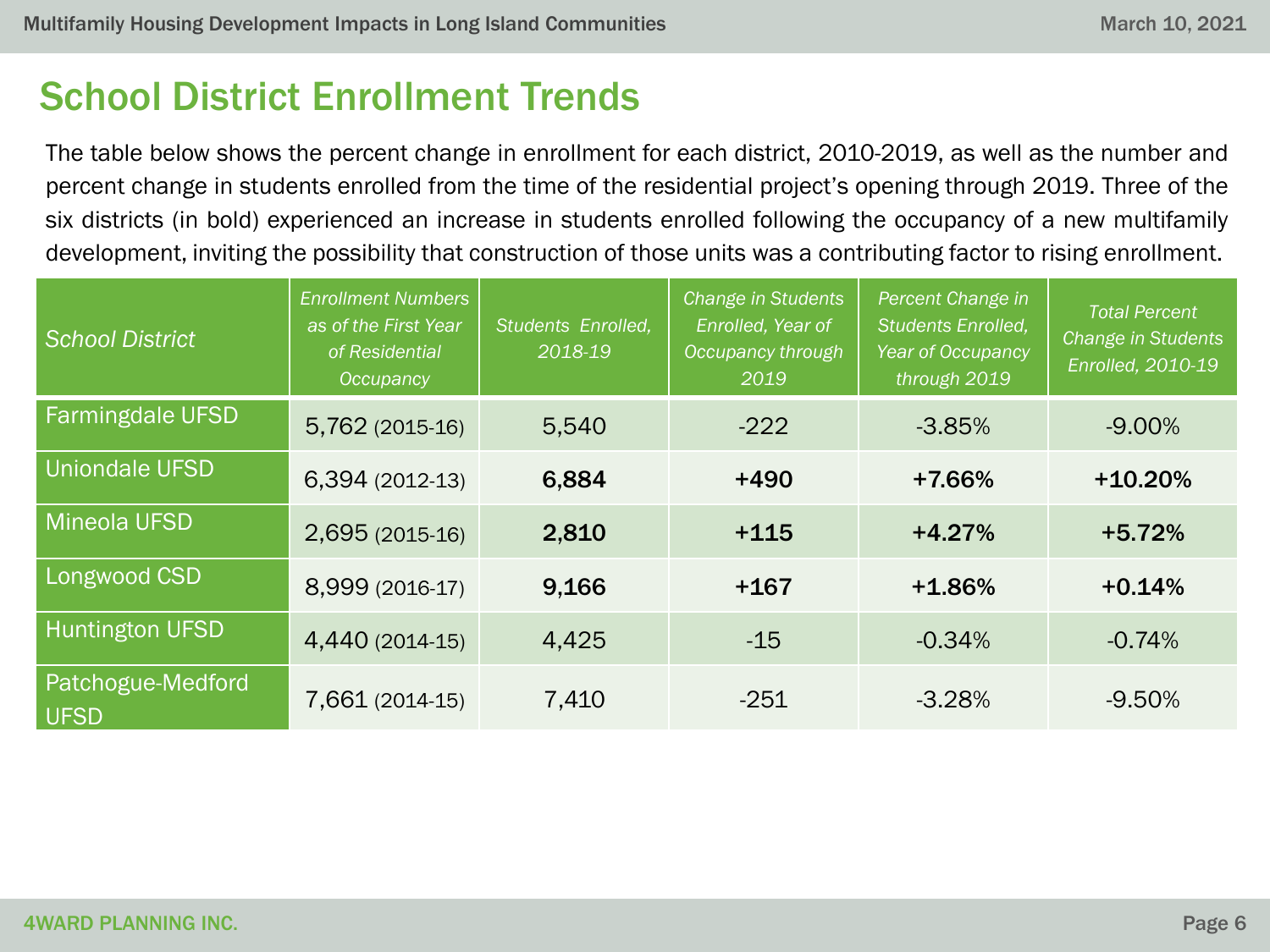

The chart above visualizes the percentage change in enrollment, year-to-year, for the three districts that saw a net gain in students from 2010 through 2019. Circles indicate the occupancy date of selected multifamily housing developments (developments identified via the color key at right) in that district. Based on this data, it appears that occupancy dates correlate to positive changes in enrollment, but this observation by itself is insufficient to prove that new multifamily units were entirely the cause of such trends.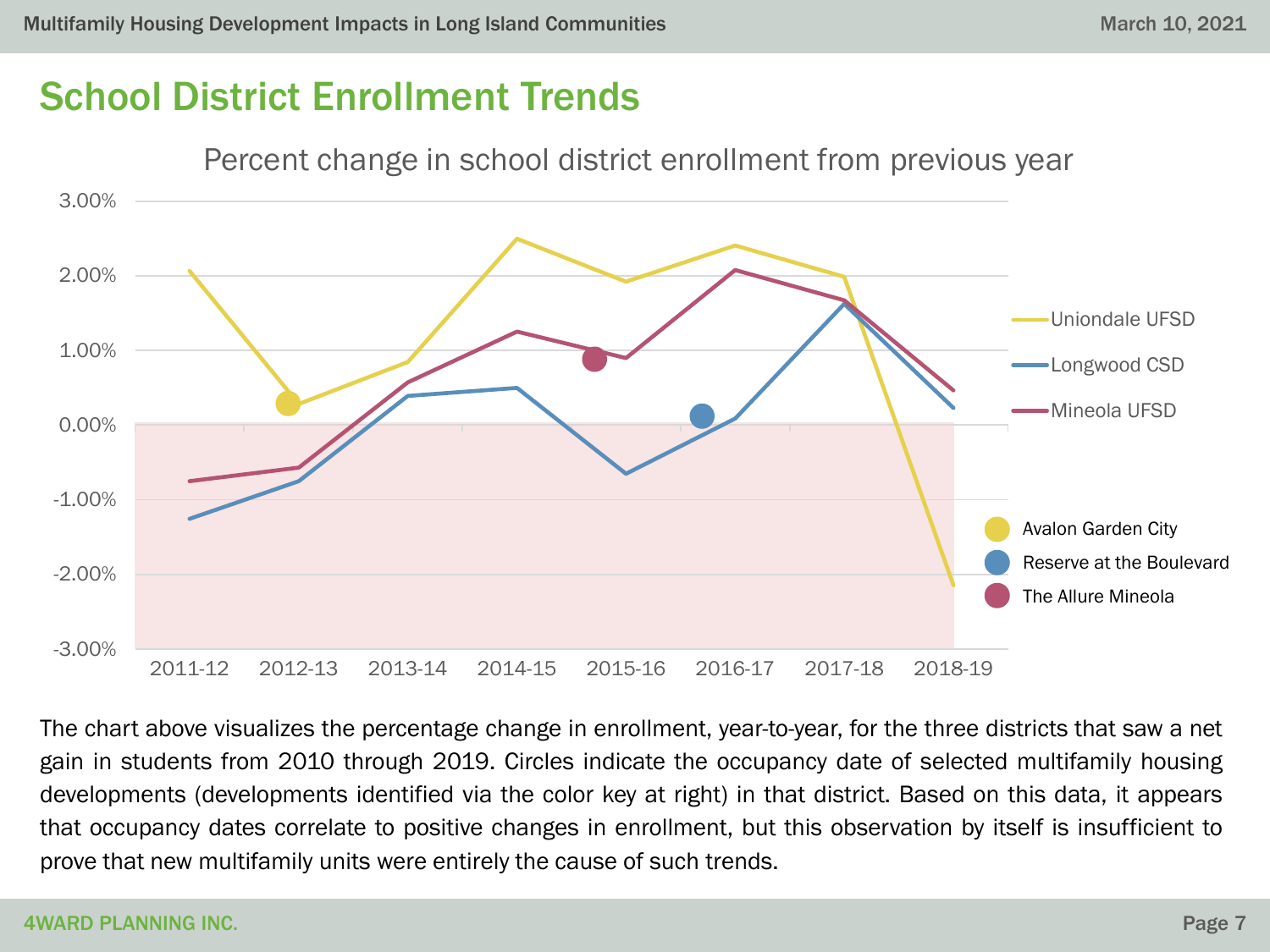To better approximate the relationship between new multifamily housing development and increased student enrollment, the highest recorded number of students at each selected development was compared to the total number of new students enrolled in that district after occupancy. In none of the three districts could more than 20% of new students enrolled be attributable to those living in the selected developments, indicating that new multifamily housing was not the primary driving force behind rising student enrollment in those districts.



\*"Impact of Market Rate Apartments on School District Enrollment", Stony Brook University College of Business, May 2019;

\*\*Combines enrollment for the The Allure Mineola (15) and One Third Avenue (7) projects

**T** Attributable New Students **T** Total New Students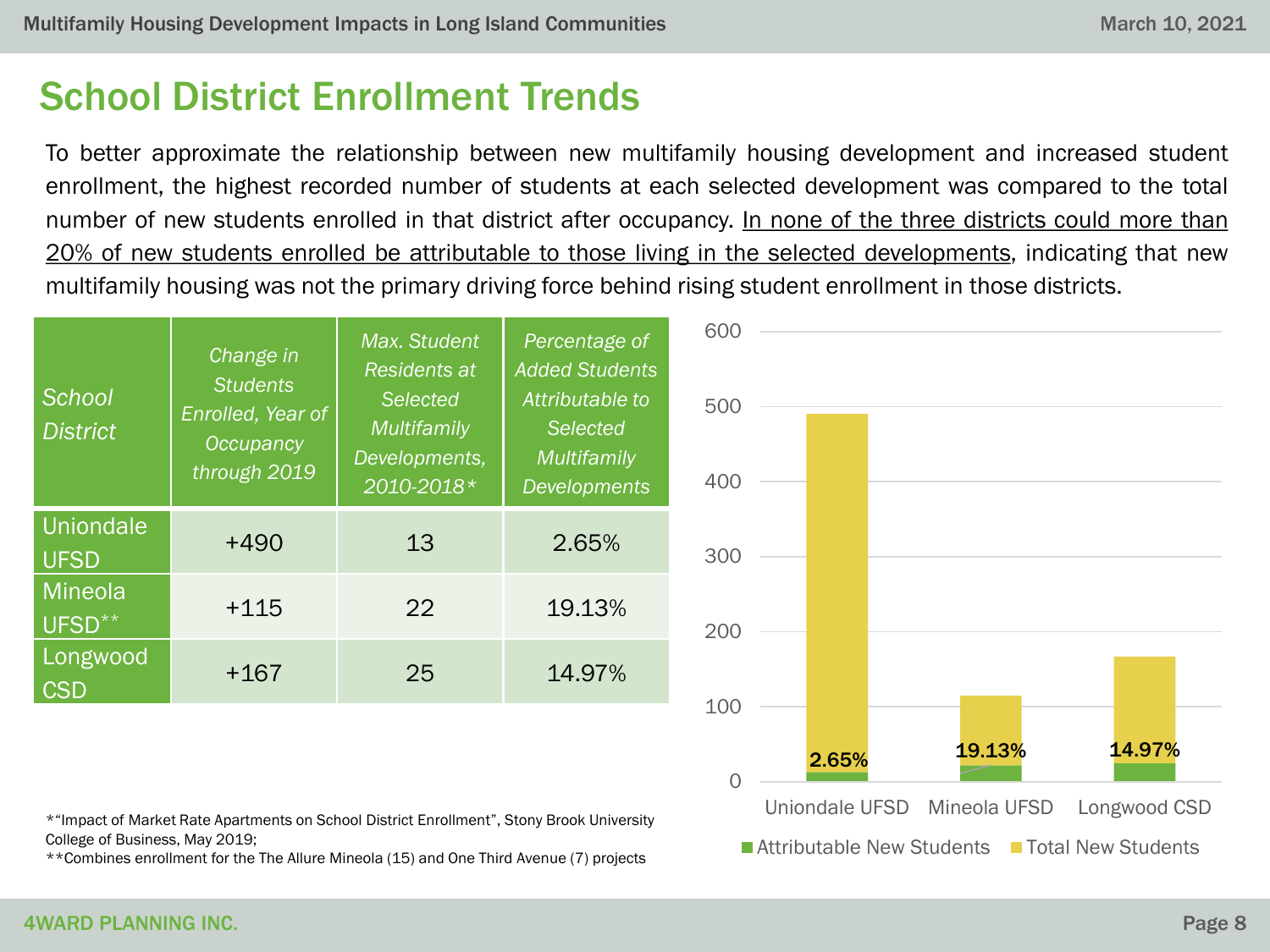### School District Budget Trends

Lastly, to ascertain the impact new student enrollment has had on public education expenditures, the annual adopted budgets of districts that brought in new students for each year since the occupancy of selected developments were analyzed.

| <b>School District</b> | <b>Total</b><br>Adopted<br>Budget,<br>2012-13 | <b>Total</b><br><b>Adopted</b><br>Budget,<br>2013-14 | <b>Total</b><br>Adopted<br>Budget,<br>2014-15 | <b>Total</b><br>Adopted<br>Budget,<br>2015-16 | <b>Total</b><br><b>Adopted</b><br>Budget,<br>2016-17 | <b>Total</b><br>Adopted<br>Budget,<br>2017-18 | Total<br><b>Adopted</b><br>Budget,<br>2018-19 | <b>Total</b><br><b>Adopted</b><br>Budget,<br>2019-20 |
|------------------------|-----------------------------------------------|------------------------------------------------------|-----------------------------------------------|-----------------------------------------------|------------------------------------------------------|-----------------------------------------------|-----------------------------------------------|------------------------------------------------------|
| <b>Uniondale UFSD</b>  | \$161.8MM                                     | \$166.1MM                                            |                                               | \$169.7MM \$175.4MM                           | \$182.8MM                                            | \$187.2MM                                     | \$196.1MM                                     | \$207.3MM                                            |
| <b>Mineola UFSD</b>    |                                               |                                                      |                                               | \$89.7MM                                      | \$91,2MM                                             | \$94,4MM                                      | \$98,2MM                                      | \$99.9MM                                             |
| Longwood CSD           |                                               |                                                      |                                               |                                               | \$235.0MM                                            | \$242.8MM                                     | \$250.0MM                                     | \$255.5MM                                            |

Districts across the selected communities, including those that experienced falling enrollment (not shown here), have seen their budgets consistently grow throughout the time period observed. This makes drawing a relationship between changes in spending and student count unfeasible, based on this data alone. Notably, however, the Assistant Superintendent for Business Affairs at Uniondale UFSD—which saw the greatest climb in newly enrolled students out of any district studied—stated that there had been "no impact on [their] budgets," regarding student enrollment generated by the subject multi-family projects.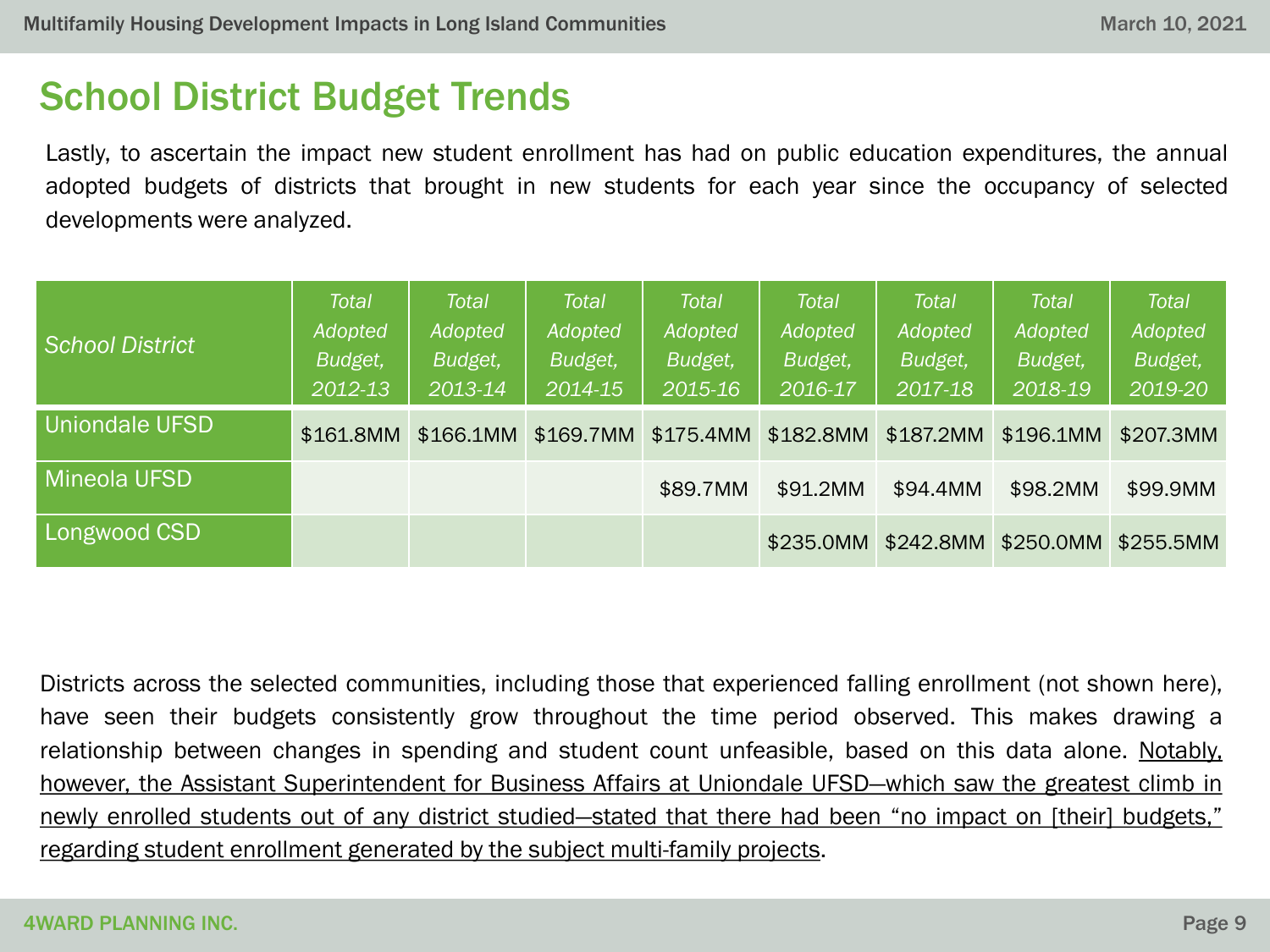The most widely used technique for performing fiscal impact analyses (the per capita approach) has, with few exceptions, included all line-item expenditures within municipal and school district annual budgets. Ostensibly, this approach makes sense, as, if the objective is to derive a per capita budget expenditure cost, the sum total of all expenditure line items should be included when dividing by the current jurisdiction's population or households. However, this approach grossly overestimates the likely per capita/per household cost due to the inclusion of salaries, wages and fringe benefit costs of municipal and school district personnel, as well as the inclusion of capital outlays, fund transfers and debt service payments by municipal government and school districts.

The underlying theory of the per capita approach is that a pro rata share of goods and services are exhausted (worn out) by each resident's (or household's) consumption of said goods, services, and natural resources over some period of time (whether a month, a year or five years). For, example, a municipality has a certain number of housing units, each of which will receive notices over the course of the year from the municipality (e.g., tax notices, water and/or sewer bill notices, health department notices, etc.). These notices are mailed and, thus, consume paper, ink and postage, in addition to the labor involved in processing said notices. Separating out labor cost, for the moment, there is a known total cost for producing these notices and, via a simple calculation, the cost per household (recognizing that regardless of the number of household members, there is, with few exceptions, only one notice sent per household). Consequently, should additional households form within that municipality, the increase in total costs associated with sending public notices should, ostensibly, be known in advance, as the additional cost is simply a function of the per household cost multiplied by the number of new households.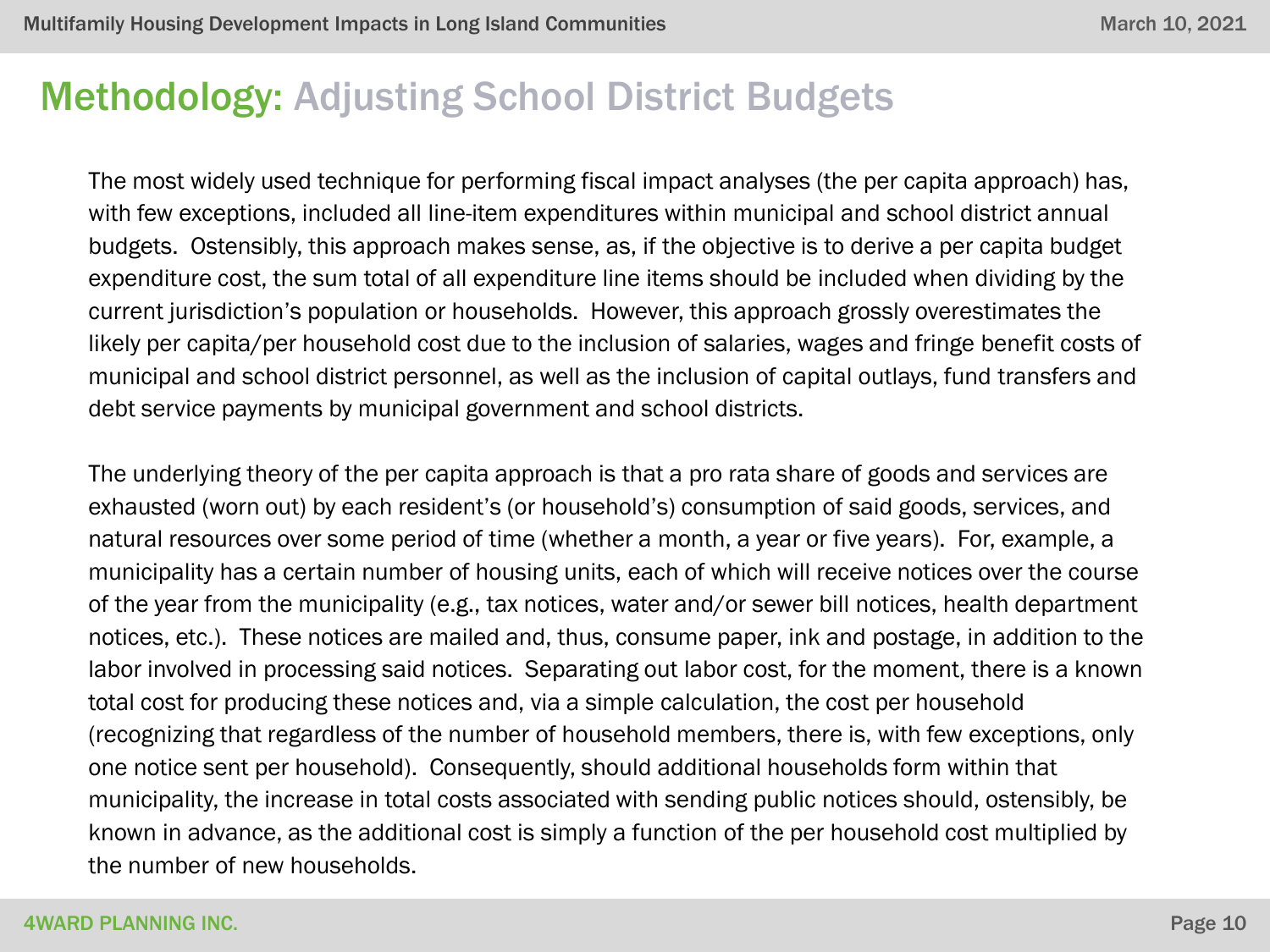Similarly, a school district will purchase a certain number of textbooks based on the student enrollment within its district. If there is an influx of new residents and the number of students is projected to increase over the current student enrollment figure, than more textbooks will be purchased and a known additional cost can be derived (note: where the school district has a sufficient number of textbooks prior to new students arriving, either due to an unexpected decrease in enrollment in prior years or its having purchased more text books than necessary, no incremental textbook cost should be attributed to each new student, as the textbook costs are already amortized over the existing student body in place, prior to the arrival of the new students). Additionally, the same logic would apply to other supplies, such as paper, pens and pencils, notebooks, chalk, staples, markers, etc.) that a school district would purchase.

While a case is easily made for the consumption of municipal and school district supplies and materials associated with residents, households and students, the consumption or wearing out of personnel (whether municipal or school district associated) cannot be calculated in a similar manner. Specifically, the addition of residents and households to a municipality doesn't diminish the physical capacities of the town clerk, public works director or health department director, or their staffs; as while they may have to spend a marginal amount of additional time in providing service to additional residents, each of these workers will continue to work an eight hour shift and earn the same wage or salary, regardless of whether the municipality experienced an increase in 100 households or a decrease 100 households (this is an economies of scale effect). The same can be said of school district personnel – an increase or decrease in enrollment, generally, will have little practical impact on the capacity and cost of the district employee.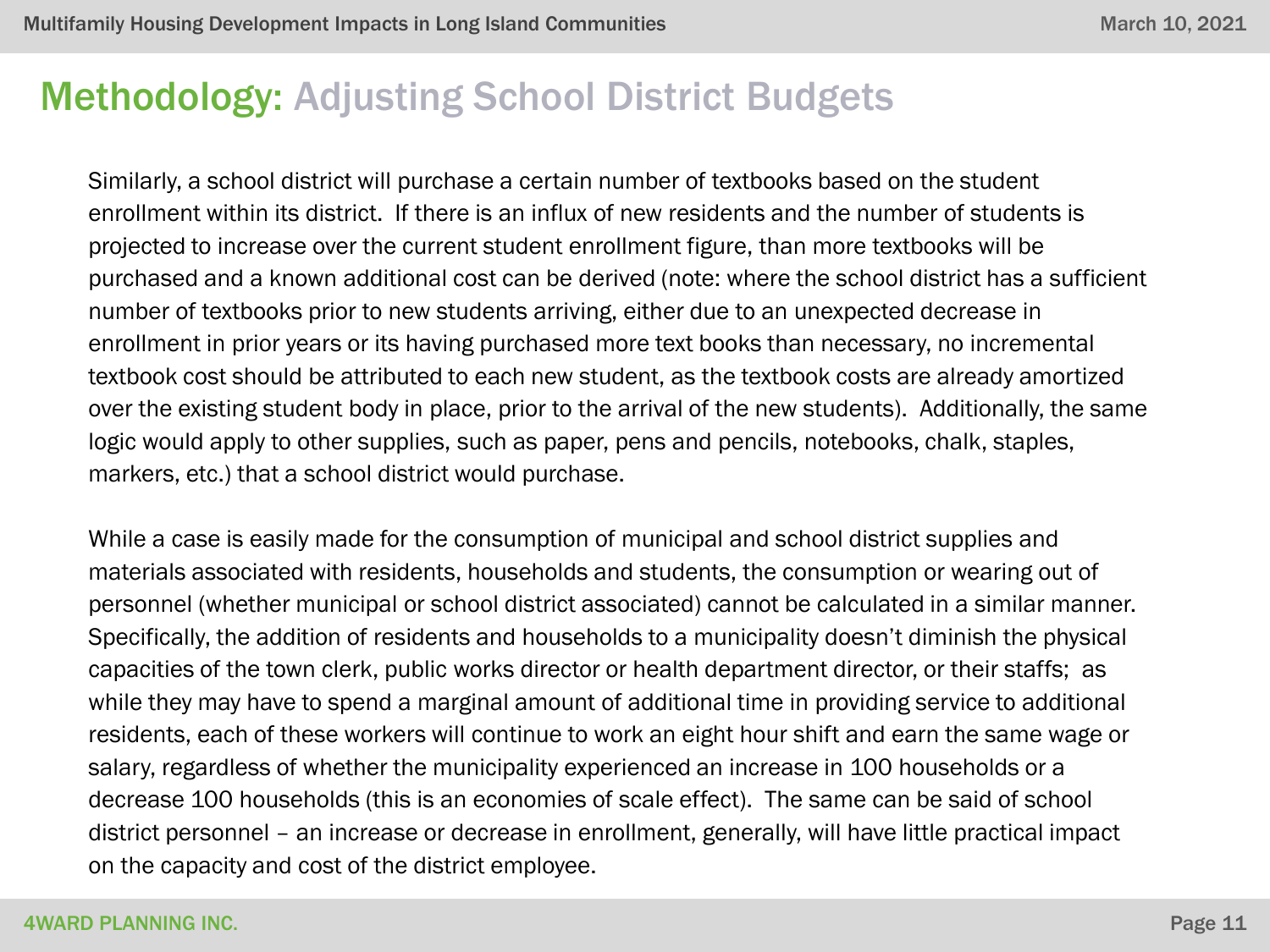However, while municipal and school district personnel are not "consumed" in the same way as office supplies, there comes a point at which additional residents (in the case of a municipal employee) or additional students (in the case of a school district employee) necessitates greater capacity than can be provided by existing personnel (most municipal and school district employees are full-time salaried personnel and, thus, for all intents and purposes, their service delivery per day, week, month and year remains relatively fixed, regardless of the change in population (municipal) or student enrollment (school district)). It is in these situations that additional personnel are, generally, hired and an attendant increase in personnel cost incurred by the municipality and/or school district.

Conducting interviews with school district superintendents (the Case Study approach) for purposes of understanding existing service delivery capacities and how these capacities might be over-burdened with an increase of public school students is a superior approach to identifying the prospective school district personnel impact (staffing and associated costs) than using the per capita method which automatically assumes each new student will require additional personnel and associated costs.

For example, two or three new students who are assigned to a classroom which has four or five available desks, extra textbooks and a teacher already present are not likely to cause the school district to increase personnel or associated costs; that is, sufficient capacity to accommodate these students is evident.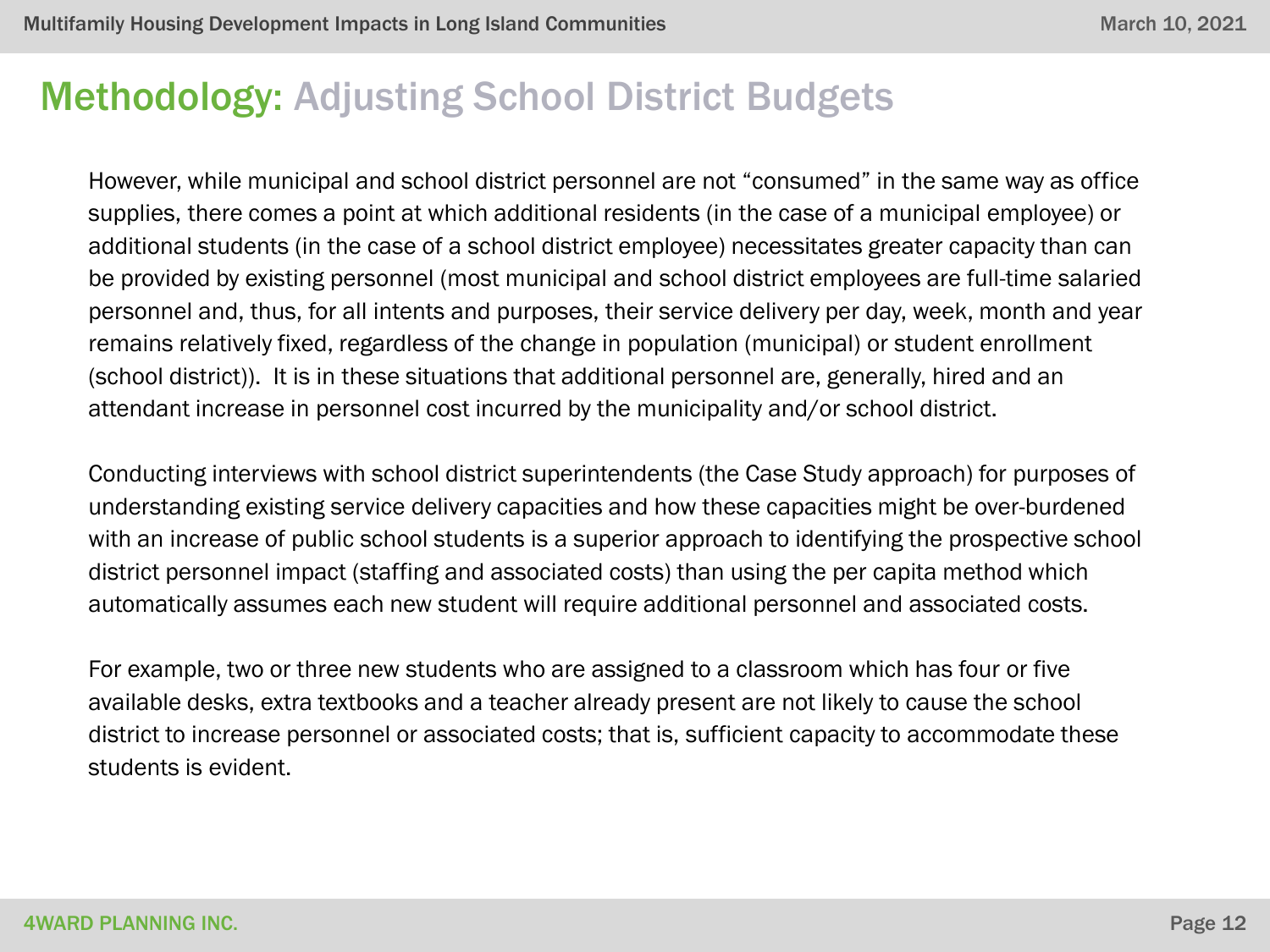The excluding capital outlays, fund transfers, contractual expenditures, debt service payments, and certain other non-personnel related costs from budget expenditures, in advance of performing a fiscal impact analysis is only logical, as these expenditures, while real, are not influenced by the increase or decrease in the number of enrolled students in a given jurisdiction – for example, the amount of debt payments will not fluctuate if 40 new students arrive or 40 new students leave.

Consequently, to include these budget expenditures in the analysis is to overestimate service costs associated with new students.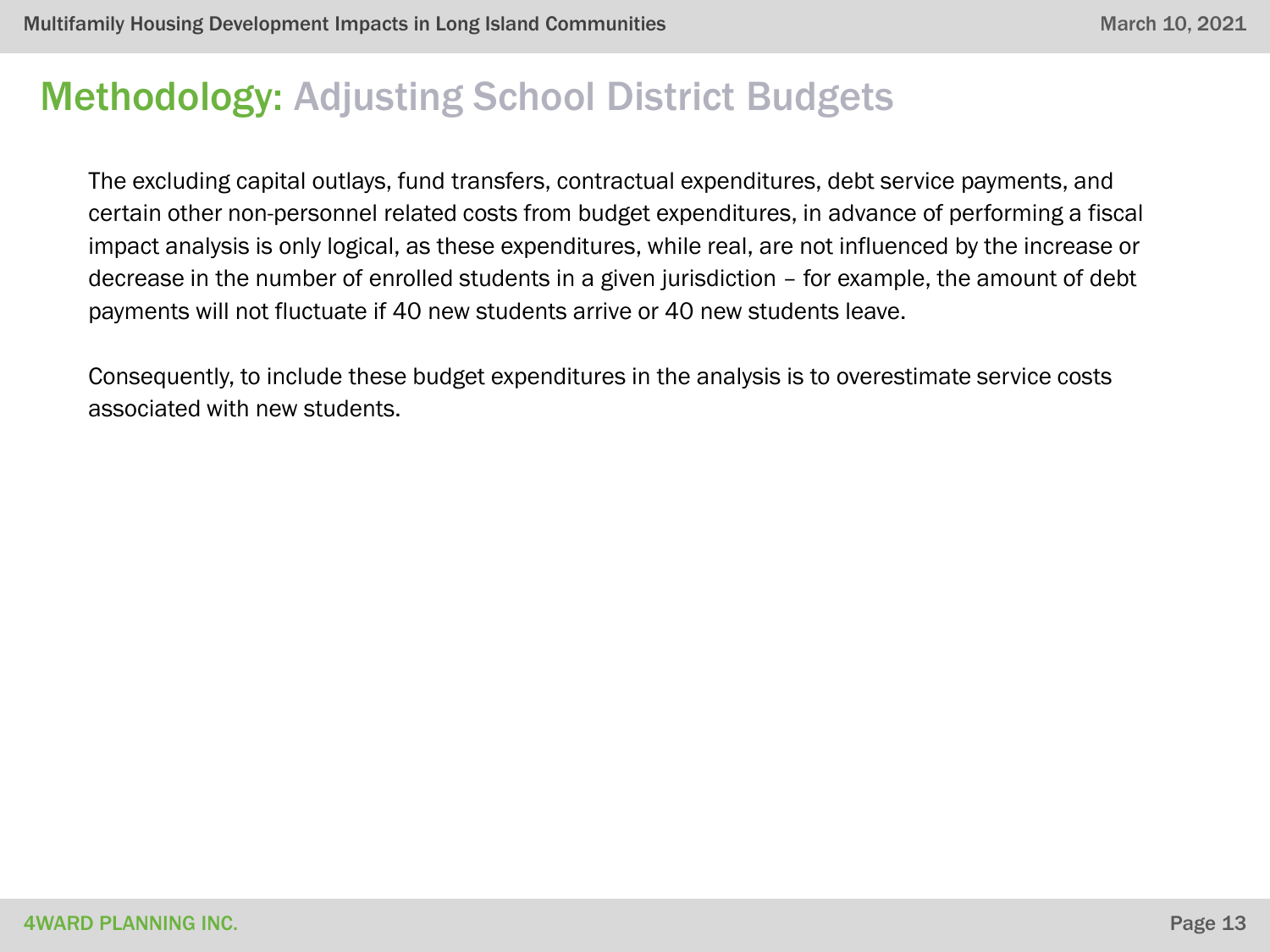### Estimated Per Pupil Annual Expenditure: Farmingdale

#### **FY 2020-21 School District Expenditures -Farmingdale UFSD**

**Development: The Jefferson at Farmingdale**

| 173,076,607  | <b>Total 2020-21 Budget Expenditures</b> |
|--------------|------------------------------------------|
|              | Less                                     |
| \$89,138,842 | Salaries                                 |
| \$42,007,738 | <b>Employee Benefits</b>                 |
| \$3,866,913  | Debt Service                             |
| \$1,150,000  | Capital Projects & Transfers             |
|              |                                          |
| \$36,913,114 | <b>Adjusted Expenditures</b>             |
|              |                                          |
| 5,523        | 2020-21 Enrollment                       |
|              |                                          |
| \$6,684      | Adjusted Budget Expenditures/Student     |
|              |                                          |
| 6            | New Students Associated with Project     |
|              |                                          |
| S40,101      | Estimated One-Year Total Cost            |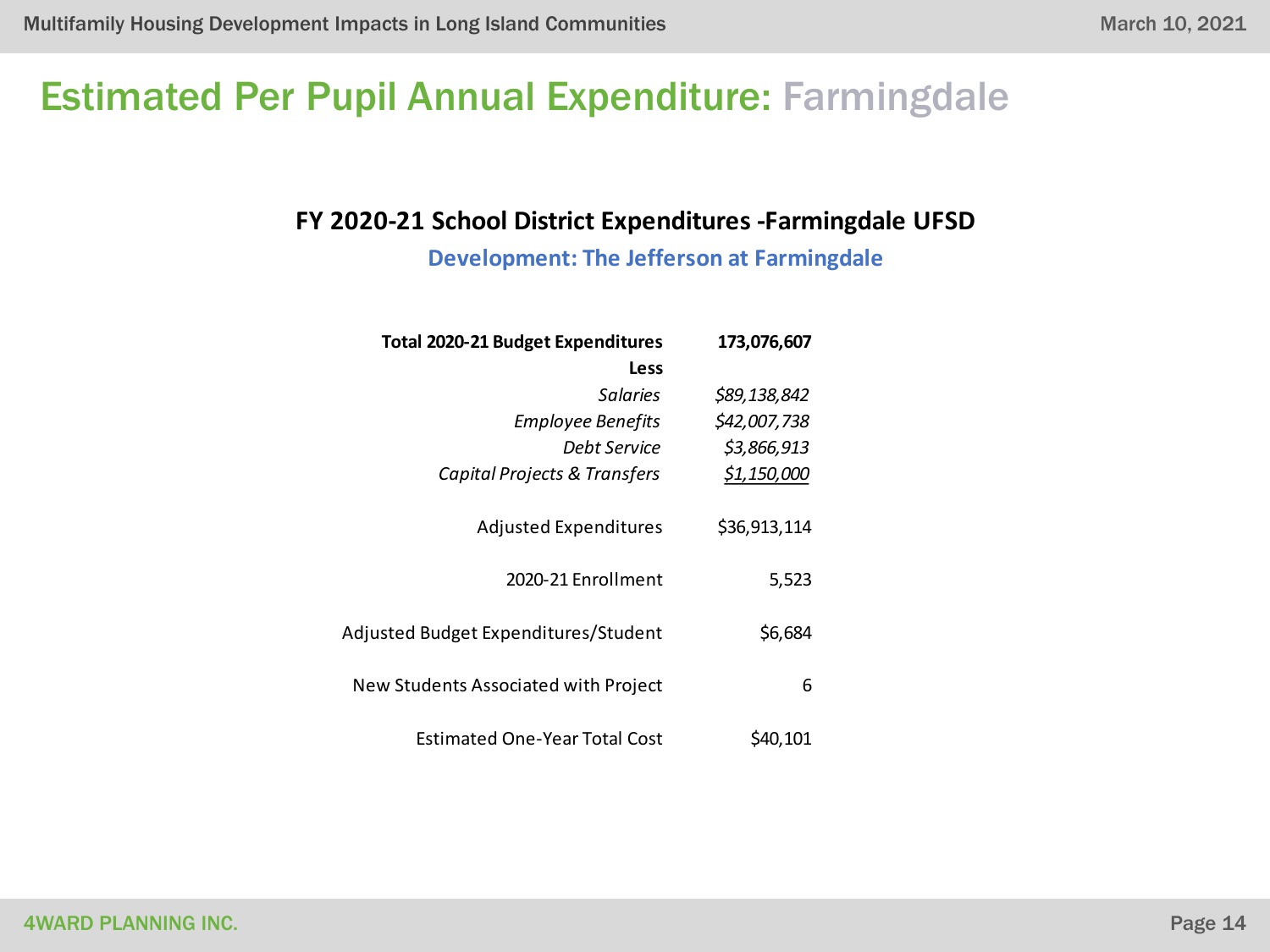### Estimated Per Pupil Annual Expenditure: Uniondale

#### **FY 2020-21 School District Expenditures - Uniondale UFSD**

**Development: Avalon Garden City**

| 211,098,055  |               | <b>Total 2020-21 Budget Expenditures</b> |
|--------------|---------------|------------------------------------------|
|              |               | Less                                     |
|              | \$102,511,751 | Salaries                                 |
| \$44,369,259 |               | <b>Employee Benefits</b>                 |
| \$480,913    |               | Debt Service                             |
| \$200,000    |               | Capital Projects & Transfers             |
| \$63,536,132 |               | <b>Adjusted Expenditures</b>             |
| 6,884        |               | 2020-21 Enrollment                       |
| \$9,230      |               | Adjusted Budget Expenditures/Student     |
| 13           |               | New Students Associated with Project     |
| \$119,984    |               | Estimated One-Year Total Cost            |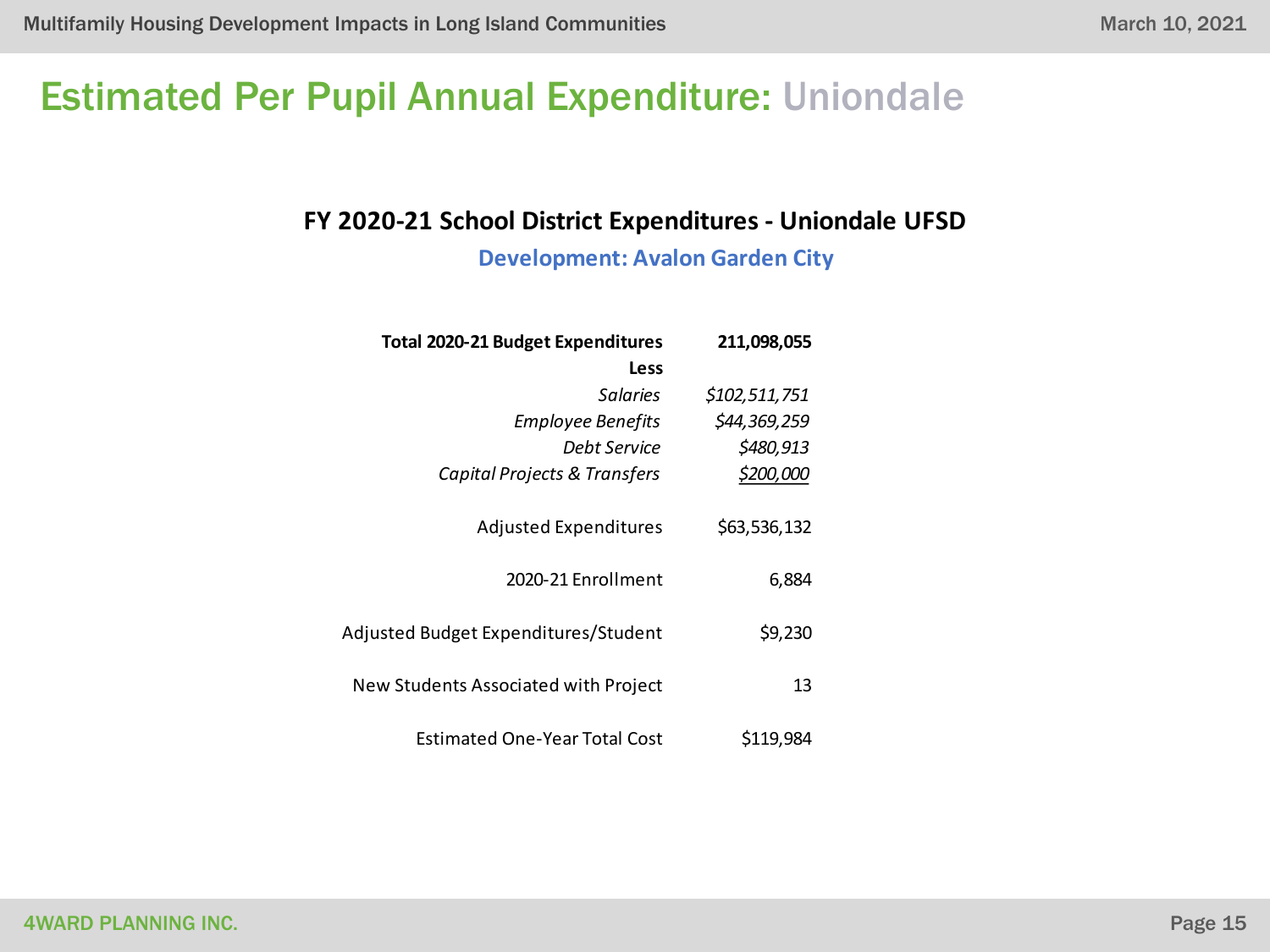## Estimated Per Pupil Annual Expenditure: Mineola

#### **FY 2020-21 School District Expenditures -Mineola UFSD**

**Development: One Third Avenue & The Allure Mineola**

| <b>Total 2020-21 Budget Expenditures</b>          | 100,859,780  |
|---------------------------------------------------|--------------|
| Less                                              |              |
| Salaries                                          | \$53,439,378 |
| <b>Employee Benefits</b>                          | \$24,083,000 |
| Debt Service                                      | \$3,258,382  |
| Capital Projects & Transfers                      | \$3,200,000  |
| <b>Adjusted Expenditures</b>                      | \$16,879,020 |
| 2020-21 Enrollment                                | 2,894        |
| Adjusted Budget Expenditures/Student              | \$5,832      |
| New Students Associated with Project <sup>1</sup> | 22           |
| <b>Estimated One-Year Total Cost</b>              | \$128,313    |

 $^{\rm 1}$  Combines enrollment for The Allure Mineoloa and One Third Avenue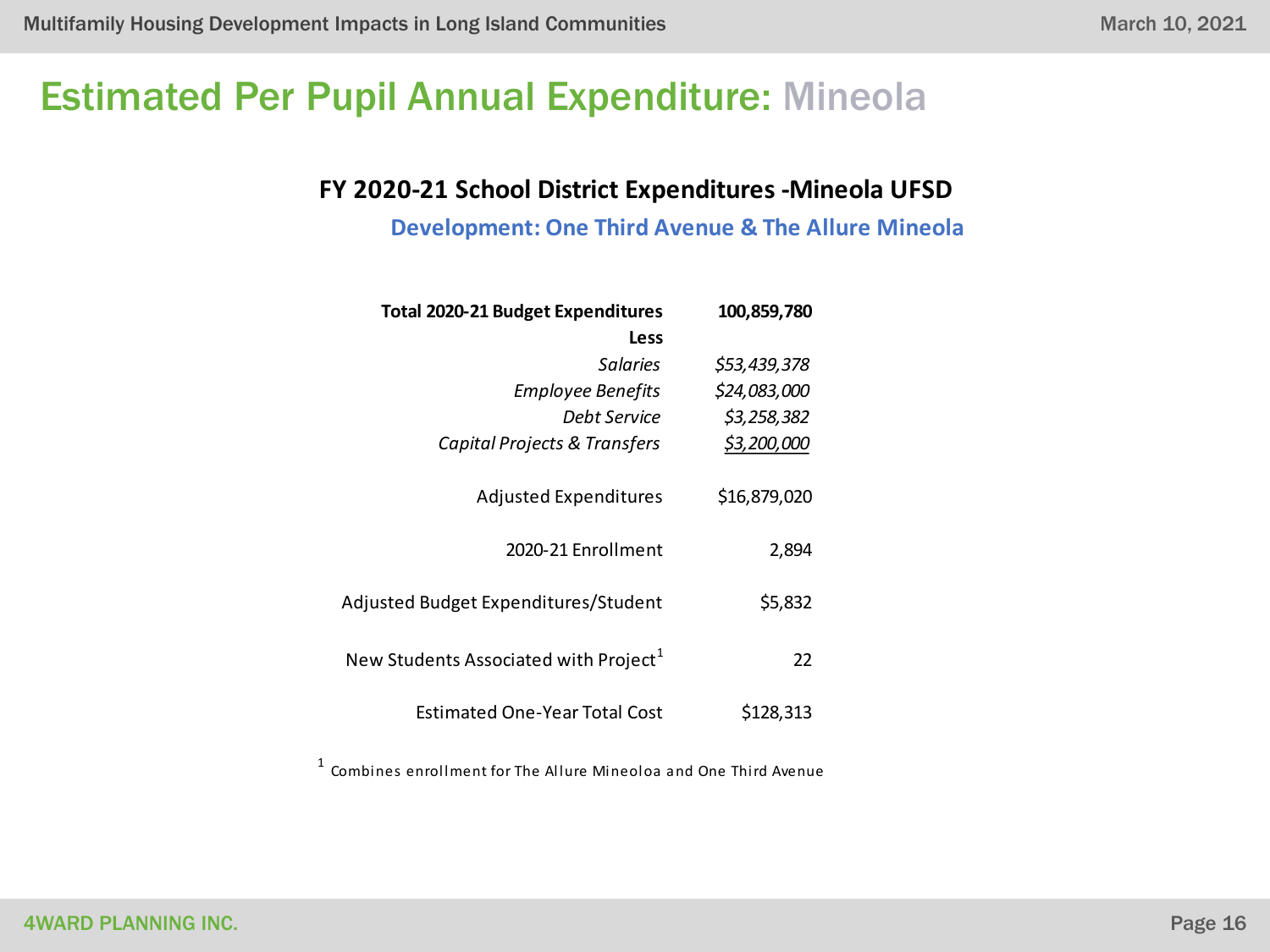### Estimated Per Pupil Annual Expenditure: Longwood

#### **FY 2020-21 School District Expenditures -Longwood UFSD**

**Development: Reserve at the Boulevard**

| 255,600,000   | <b>Total 2020-21 Budget Expenditures</b> |
|---------------|------------------------------------------|
|               | Less                                     |
| \$127,791,081 | Salaries                                 |
| \$51,842,424  | <b>Employee Benefits</b>                 |
| \$10,474,206  | Debt Service                             |
| \$1,110,000   | Capital Projects & Transfers             |
| \$64,382,289  | <b>Adjusted Expenditures</b>             |
| 9,291         | 2020-21 Enrollment                       |
| \$6,930       | Adjusted Budget Expenditures/Student     |
| 25            | New Students Associated with Project     |
| \$173,238     | Estimated One-Year Total Cost            |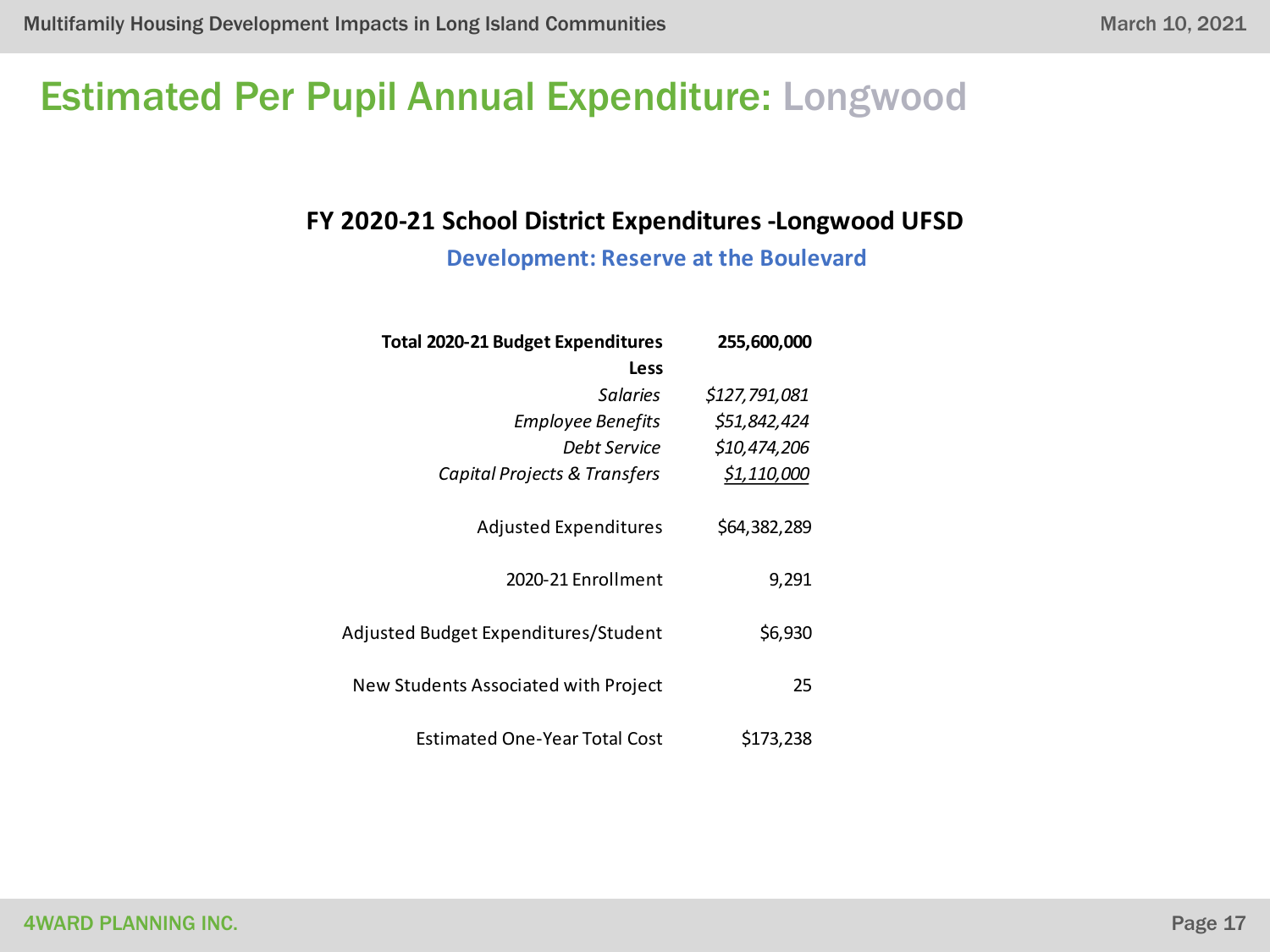### Estimated Per Pupil Annual Expenditure: Huntington

#### **FY 2020-21 School District Expenditures -Huntington UFSD**

**Development: Avalon at Huntington**

| 135,938,167  | <b>Total 2020-21 Budget Expenditures</b> |
|--------------|------------------------------------------|
|              | Less                                     |
| \$63,639,128 | Salaries                                 |
| \$36,045,128 | Employee Benefits                        |
| \$260,000    | Debt Service                             |
| \$678,800    | Capital Projects & Transfers             |
| \$35,315,111 | <b>Adjusted Expenditures</b>             |
| 4,328        | 2020-21 Enrollment                       |
| \$8,160      | Adjusted Budget Expenditures/Student     |
| 56           | New Students Associated with Project     |
| \$456,942    | Estimated One-Year Total Cost            |

\* Based on the mean multiplier (0.18) estimated from the REI Stony Brook Universityh College of Business report, 2019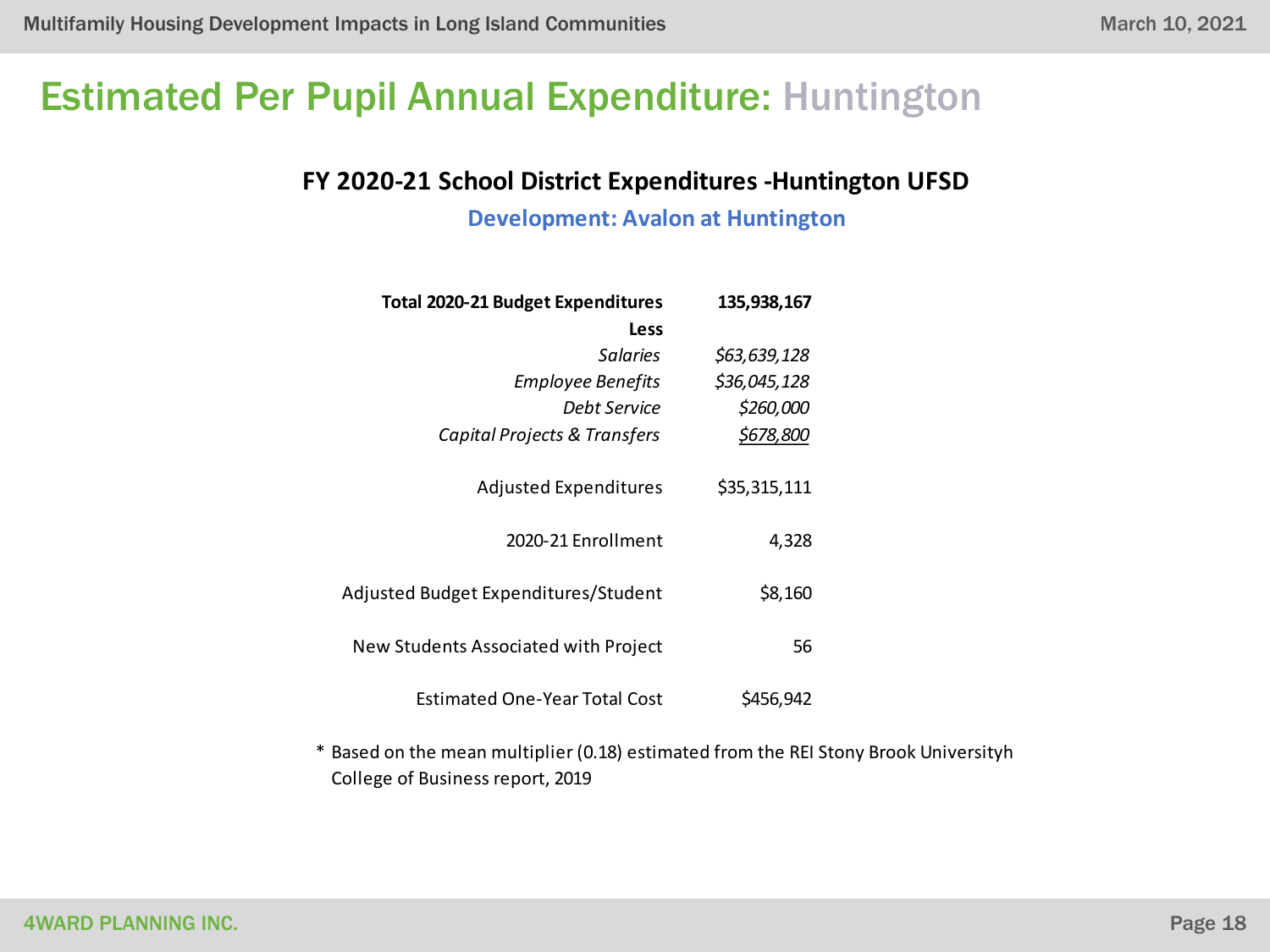## Estimated Per Pupil Annual Expenditure: Patchogue-Medford

#### **FY 2020-21 School District Expenditures - Patchogue-Medford UFSD**

**Development: New Village at Patchogue**

|         | 194,316,518  | <b>Total 2020-21 Budget Expenditures</b> |
|---------|--------------|------------------------------------------|
|         |              | Less                                     |
|         | \$95,002,888 | Salaries                                 |
|         | \$44,676,703 | <b>Employee Benefits</b>                 |
| \$0     |              | Debt Service                             |
|         | \$11,644,506 | Capital Projects & Transfers             |
|         | \$42,992,421 | <b>Adjusted Expenditures</b>             |
| 7,325   |              | 2020-21 Enrollment                       |
| \$5,869 |              | Adjusted Budget Expenditures/Student     |
| 11      |              | New Students Associated with Project     |
|         | \$64.562     | Estimated One-Year Total Cost            |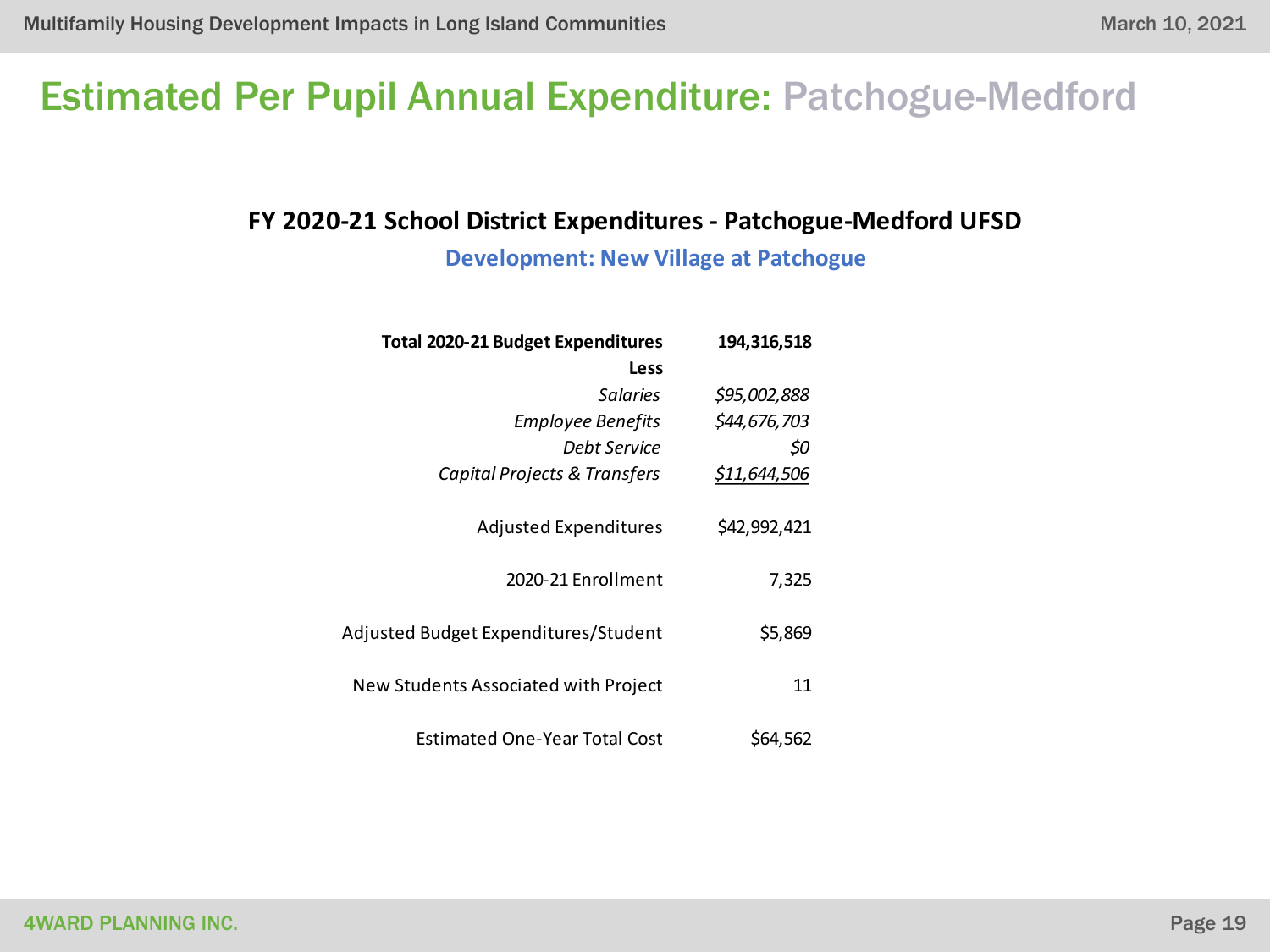# Estimated Annual School Costs vs. Annual Real Property Revenue

The table below exhibits the estimated adjusted per pupil annual cost (based on the preceding methodology), estimated number of public-school students associated with the subject multi-family residential project and calculated total annual school district service costs. These values are then compared against the real property revenue (whether ad valorem or PILOT) generated by the project to determine one-year annual impact.

| <b>School District</b>           | <b>Estimated Annual</b><br>Cost per Student <sup>1</sup><br>(2021) | <b>Estimated Number</b><br>of Students<br>Associated with<br>Project <sup>2</sup> | <b>Estimated Total</b><br>Annual Cost (2021) | <b>Annual Revenue</b><br>from Multi-family<br>Development<br>Project (2019) <sup>3</sup> | Net Impact to<br><b>School District</b><br><b>Budget (2021)</b> |
|----------------------------------|--------------------------------------------------------------------|-----------------------------------------------------------------------------------|----------------------------------------------|------------------------------------------------------------------------------------------|-----------------------------------------------------------------|
| <b>Farmingdale UFSD</b>          | \$6,684                                                            | 6                                                                                 | \$40,101                                     | \$292,216                                                                                | \$252,115                                                       |
| <b>Uniondale UFSD</b>            | \$6,884                                                            | 13                                                                                | \$119,984                                    | \$256,987                                                                                | \$137,003                                                       |
| Mineola UFSD <sup>4</sup>        | \$5,832                                                            | 22                                                                                | \$128,313                                    | \$865,769                                                                                | \$737,456                                                       |
| Longwood CSD                     | \$6,930                                                            | 25                                                                                | \$173,238                                    | \$584,741                                                                                | \$411,503                                                       |
| <b>Huntington UFSD</b>           | \$8,160                                                            | 56                                                                                | \$456,942                                    | \$849,485                                                                                | \$392,543                                                       |
| Patchogue-Medford<br><b>UFSD</b> | \$5,869                                                            | 11                                                                                | \$64,562                                     | \$119,482                                                                                | \$54,920                                                        |

<sup>1</sup>Derived per the adjusted school budget methodology described on pages 10 through 13; <sup>2</sup>Per earlier identified methodology; <sup>3</sup>ad valorem tax and PILOT revenue data is the most complete for the year 2019. It is assumed that 2021 ad valorem tax and PILOT revenue for each of the projects would be greater and, therefore, result in a larger positive financial impact for the school district; <sup>4</sup>Public school students, 15 and 7 for One Third Avenue and The Allure Mineola, respectively, are combined, along with the associated PILOT revenues.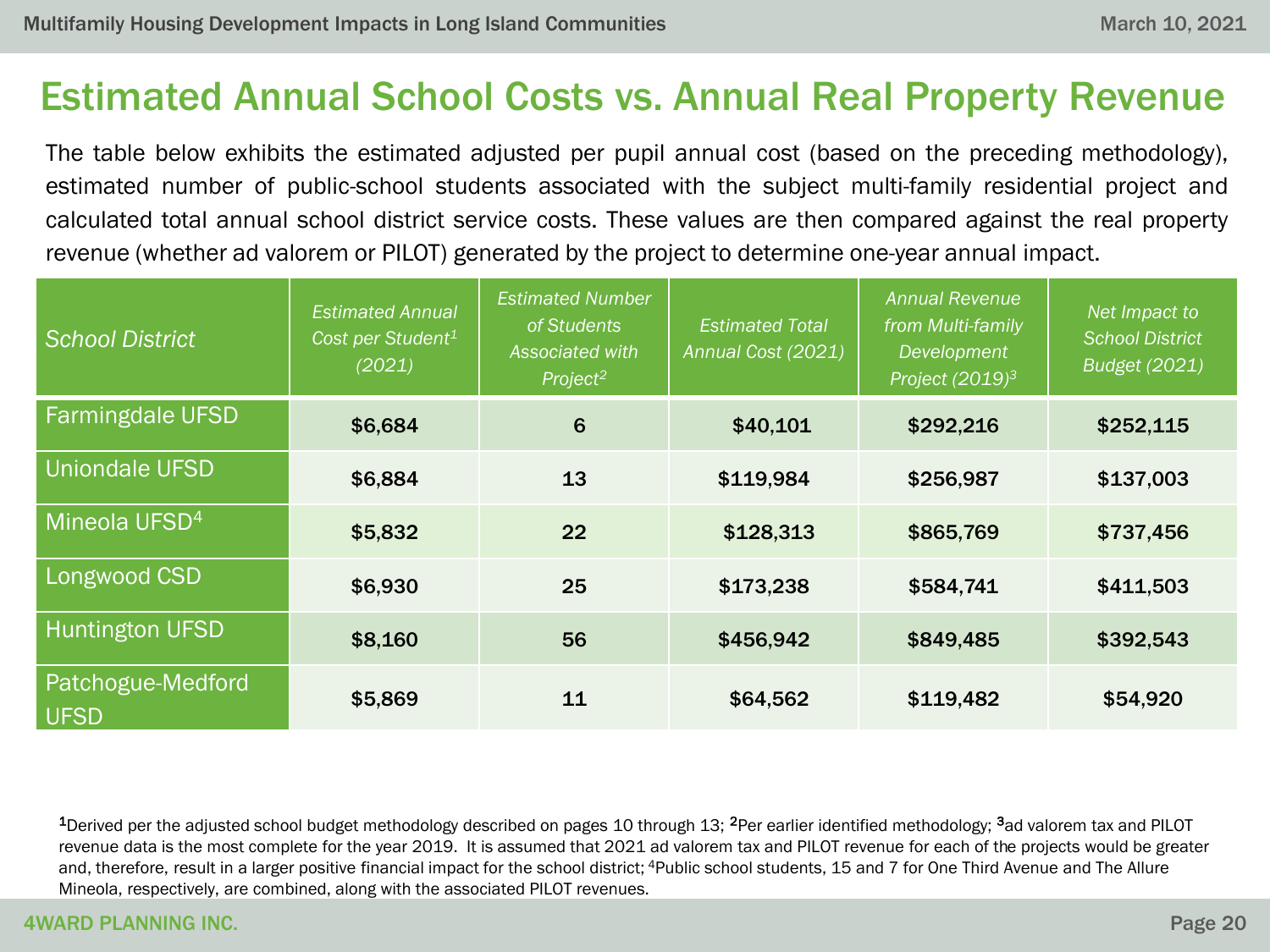#### Estimated Annual School Costs vs. Annual Real Property Revenue

As exhibited in the previous table, reported 2019 annual real property tax and PILOT revenue for all projects examined exceeds the estimated aggregate school 2021 costs associated with the public-school children produced by these properties (2019 is the latest year for which complete ad valorem tax and PILOT revenue data is published for all properties examined; it is assumed that if 2021 ad valorem tax and PILOT data were available for these properties, the positive difference between revenues and estimated school district costs would be much greater).

For the single year examined, the median net positive impact per district is \$322,329. The greatest impact is \$737,456 for the Mineola School District (includes the One Third Avenue an Allure Mineola projects) and the smallest impact is \$54,920 for the Patchogue-Medford School District.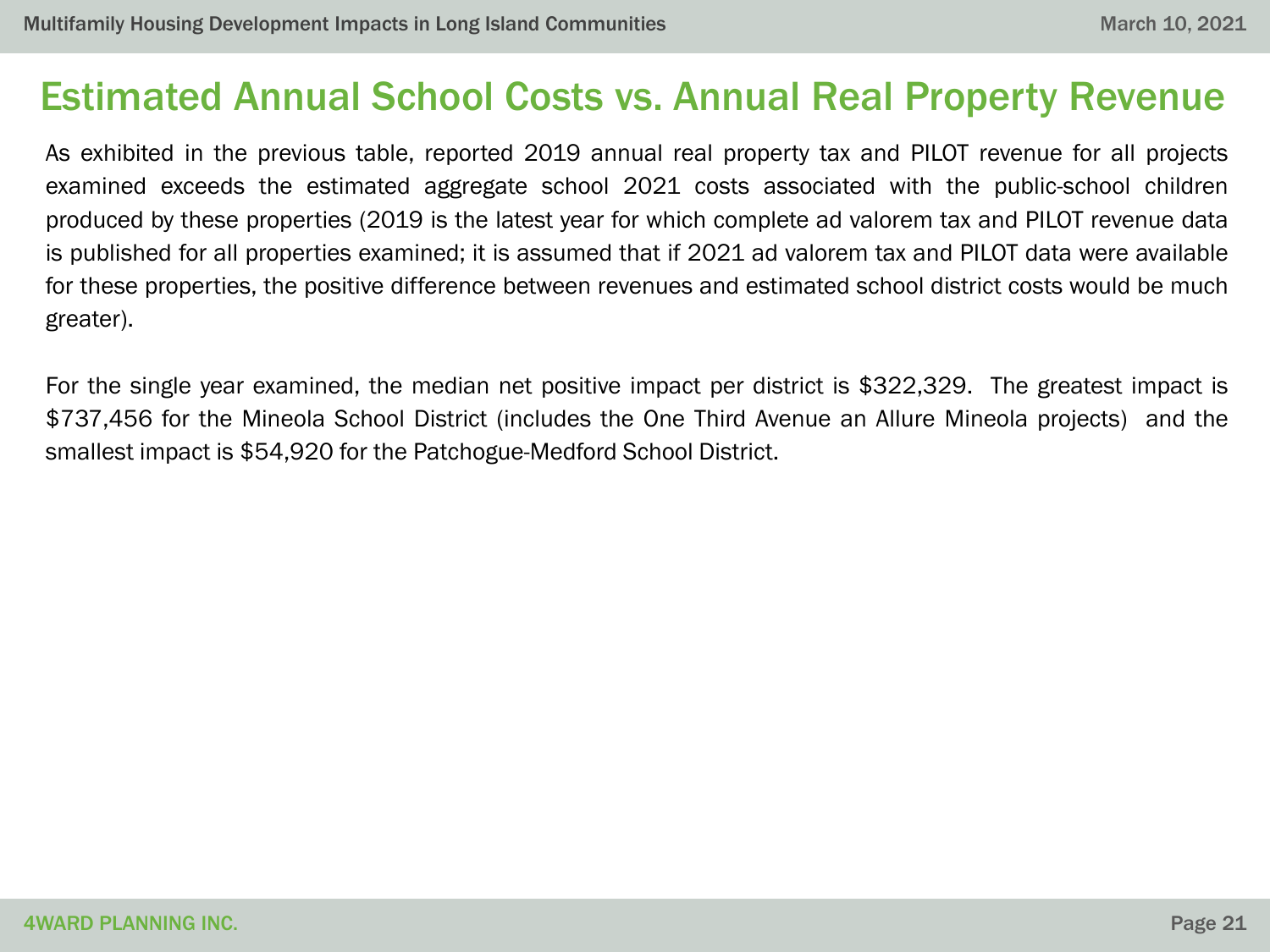# Multifamily Housing Development Impacts in Long Island Communities Parking Impacts

ECONOMIC AND REAL ESTATE ANALYSIS FOR SUSTAINABLE LAND USE OUTCOMES ™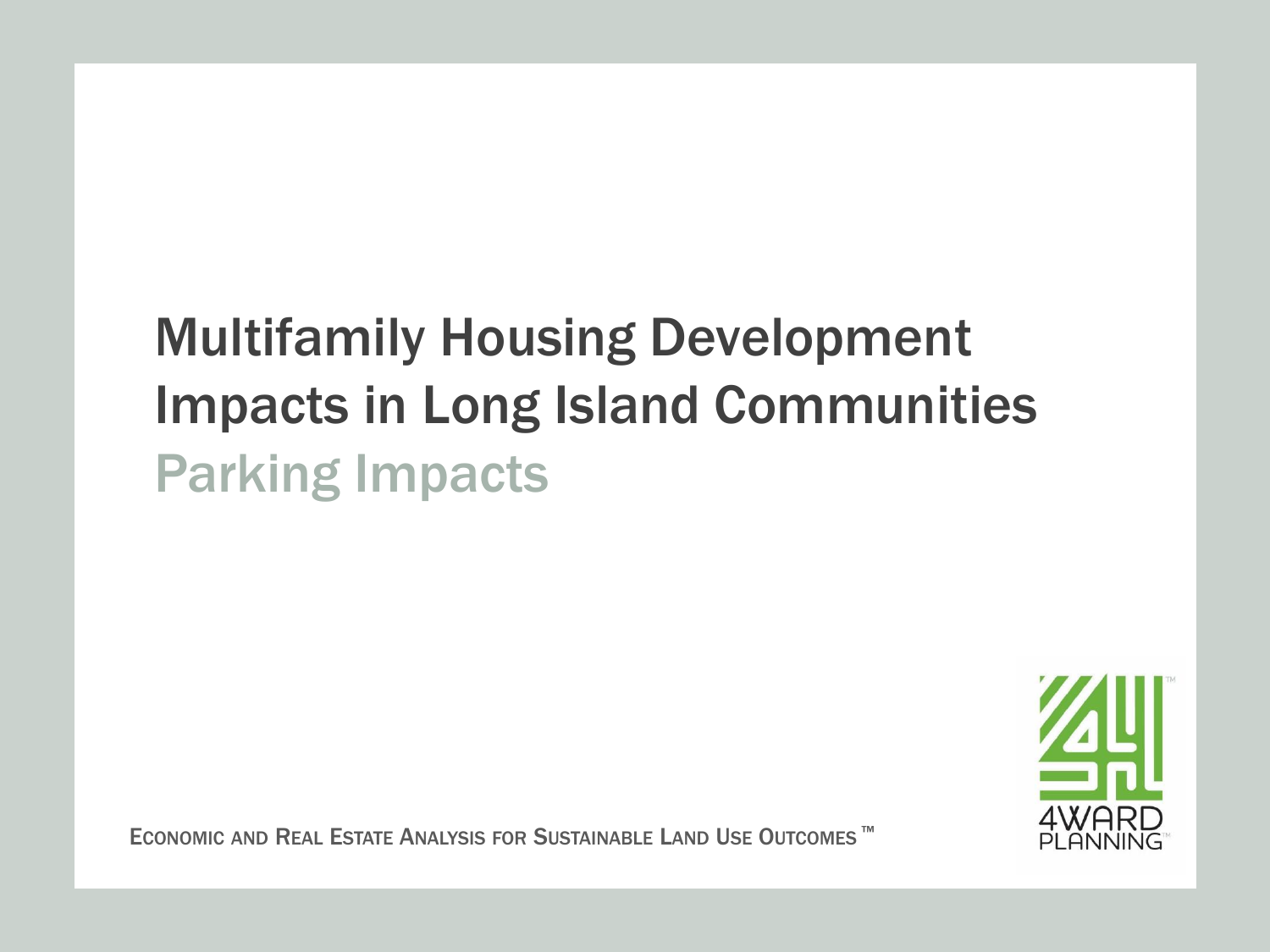# Key Findings

#### Low multi-family parking ratios do not increase on-street parking demand.

While the parking ratios examined in this analysis are historically low (below 1.0 parking spaces per dwelling unit, for some developments), our analysis demonstrates that there have been no adverse impacts to onstreet parking supply.

#### New multifamily developments continue to provide parking volume at or above standard minimums.

Only two of the eight properties for which parking figures were obtained had a per-unit parking ratio lower than 1.

#### Mixed-use multifamily developments may be co-located with other parkingintensive uses, while not contributing directly to demand for space.

As activity in some established Long Island commercial districts continues to shift toward service- and hospitality-oriented businesses, parking demands may increase as a result of rising customer and employee traffic, not new residents upstairs.

#### Offsite Visitor and Retail Patron Parking Matters.

In communities examined, all feature a combination of metered on-street and off-street parking. This is particularly the case where the town's business district has realized a marked increase in investment activity over the past decade (principally driven by dining and drinking establishments).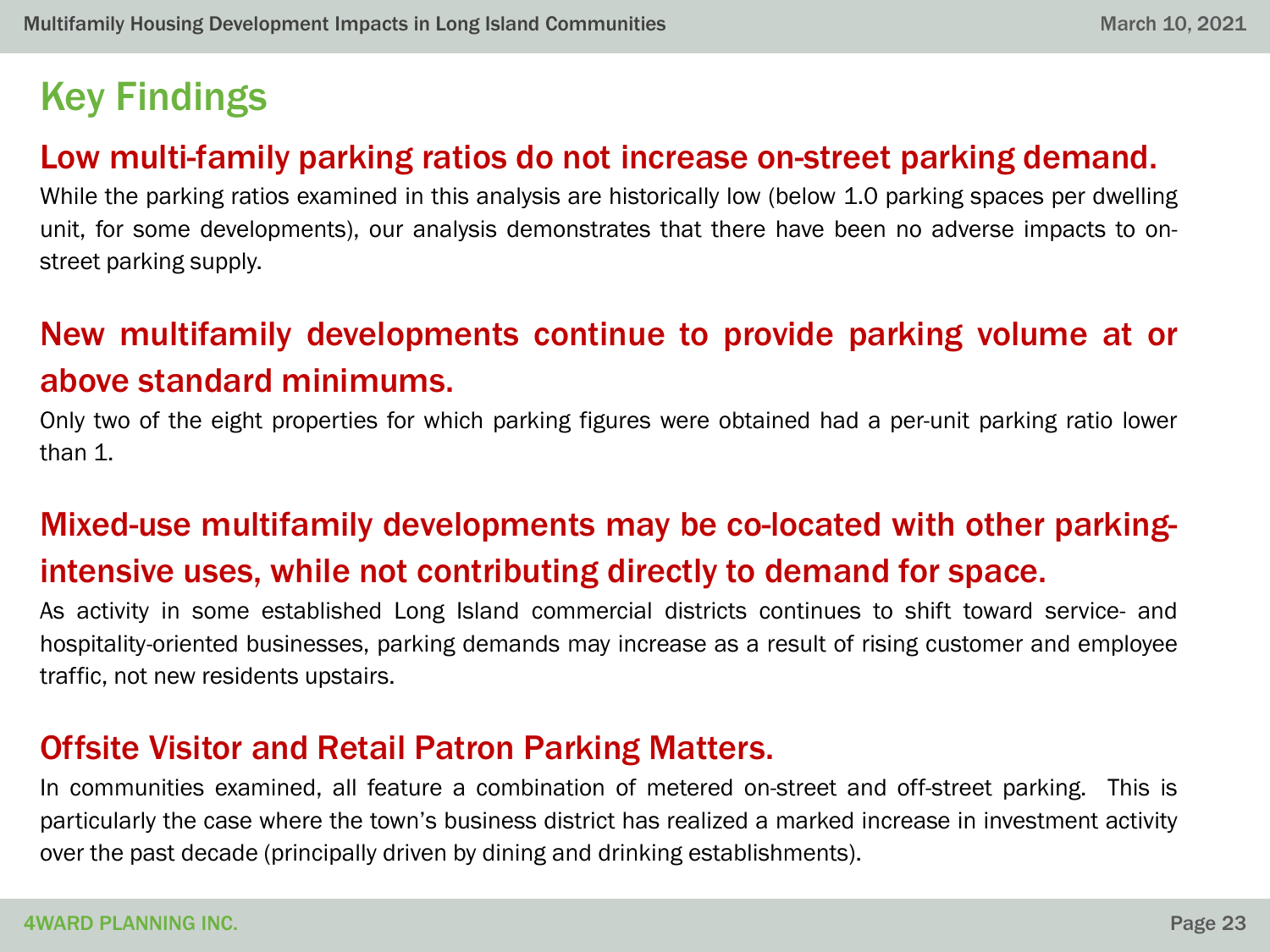# Parking Capacity

Both the total number of parking spaces and the parking spaces per unit available at each of the nine multifamily properties studied were surveyed to determine base parking capacity. These figures were gathered from property management websites, third party property summary reports, and direct correspondence with municipal staff, based on planning approval documents. Parking space to unit ratios ranged from 0.7 to 1.75. Developments accessible to mass transit, defined here as being located within 0.5 mile of an LIRR station, had a slightly lower average parking space to unit ratio (1.2) than those not considered transit accessible (1.4).

| Development                     | Municipality          | County         | <b>Units</b> | Parking<br>Spaces, Total | <b>Spaces Per</b><br><b>Unit</b> | <b>Transit</b><br>Access |
|---------------------------------|-----------------------|----------------|--------------|--------------------------|----------------------------------|--------------------------|
| <b>Jefferson Plaza</b>          | Farmingdale (village) | <b>Nassau</b>  | 154          | 231                      | 1.5                              | <b>Yes</b>               |
| <b>Avalon Garden City</b>       | Hempstead (town)      | <b>Nassau</b>  | 204          | 303                      | 1.5                              | <b>No</b>                |
| <b>One Third Avenue</b>         | Mineola (village)     | <b>Nassau</b>  | 315          | 470                      | 1.5                              | <b>Yes</b>               |
| The Allure Mineola              | Mineola (village)     | <b>Nassau</b>  | 275          | 300                      | 1.1                              | <b>Yes</b>               |
| <b>Reserve at the Boulevard</b> | Brookhaven (town)     | <b>Suffolk</b> | 240          | 420                      | 1.75                             | <b>No</b>                |
| <b>Providence on the Park</b>   | Islip (town)          | <b>Suffolk</b> | 200          | 300                      | 1.5                              | <b>No</b>                |
| Avalon at Huntington            | Huntington (town)     | <b>Suffolk</b> | 303          | 215                      | 0.7                              | <b>No</b>                |
| New Village at Patchogue        | Patchogue (village)   | <b>Suffolk</b> | 291          | 236                      | 0.8                              | <b>Yes</b>               |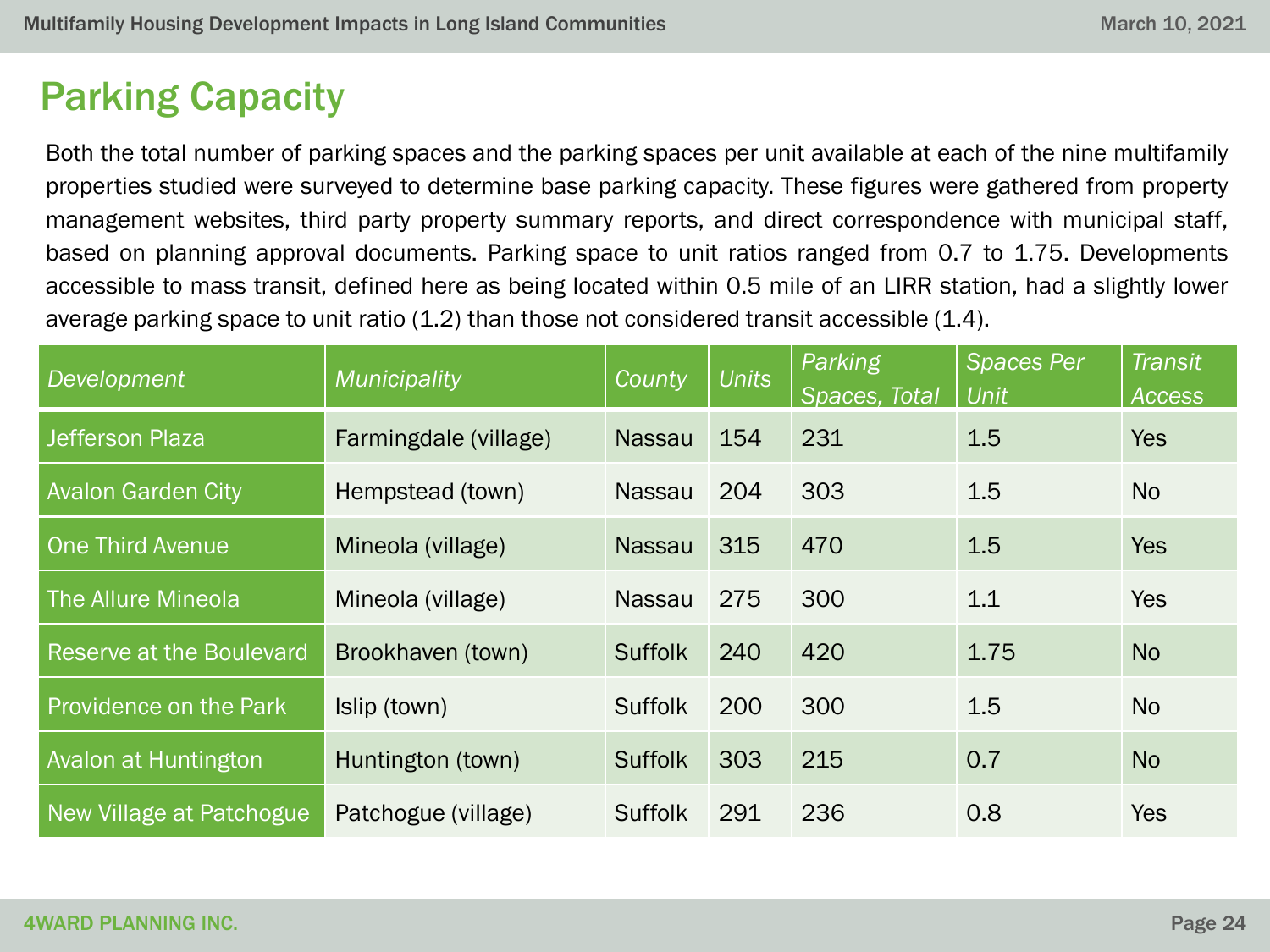#### Observed Use

To best understand the extent to which existing on-site parking capacity is adequate to meet the demand generated by the residents of each property, 4ward Planning sought insight from municipal staff, initially through local mayors and, subsequently, by direct outreach and follow-up. Ultimately, qualitative comments were obtained from five of the eight municipalities concerned, as summarized in the following tables:

| Development               | Parking<br>Spaces, Total | <b>Spaces Per</b><br><b>Unit</b> | <b>Observed Use</b>                                                                                                                                                                                                                               |
|---------------------------|--------------------------|----------------------------------|---------------------------------------------------------------------------------------------------------------------------------------------------------------------------------------------------------------------------------------------------|
| Jefferson Plaza           | 231                      | 1.5                              | Capacity sufficient for residential demand; some added<br>demand for on-street parking from new ground floor<br>retail tenants.                                                                                                                   |
| <b>Avalon Garden City</b> | 303                      | 1.5                              | No complaints received about insufficient parking at<br>this property.                                                                                                                                                                            |
| <b>One Third Avenue</b>   | 470                      | 1.5                              | No response                                                                                                                                                                                                                                       |
| The Allure Mineola        | 300                      | 1.1                              | No response                                                                                                                                                                                                                                       |
| Reserve at the Boulevard  | 420                      | 1.75                             | Residential demand for parking initially exceeded<br>capacity; 50 temporary parking spaces were<br>constructed and later removed when a subsequent<br>commercial phase of the project was completed that<br>provided sufficient additional space. |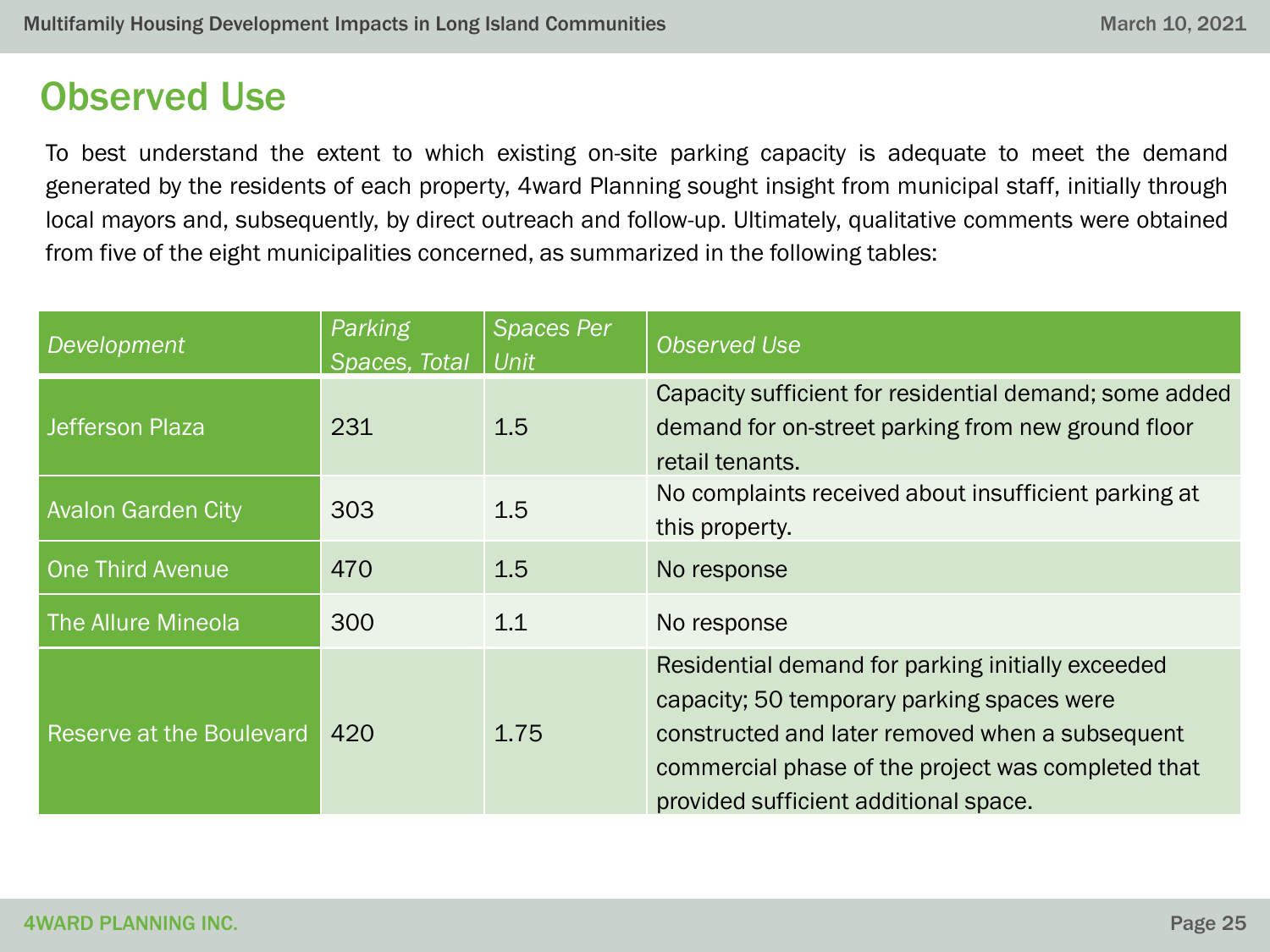#### Observed Use (continued)

| Development                   | Parking<br>Spaces, Total | <b>Spaces Per</b><br>Unit | Observed Use                                                                                                                                                                                                |
|-------------------------------|--------------------------|---------------------------|-------------------------------------------------------------------------------------------------------------------------------------------------------------------------------------------------------------|
| <b>Providence on the Park</b> | 300                      | 1.5                       | Spaces provided exceed the minimum required off-<br>street parking standard.                                                                                                                                |
| Avalon at Huntington          | 215                      | 0.7                       | No response                                                                                                                                                                                                 |
| New Village at Patchogue      | 236                      | 0.8                       | Capacity sufficient for residential demand; however,<br>increased parking demand generated by hospitality<br>retail tenants (customers and employees) has led to a<br>parking deficit in the same location. |

#### Spotlight: New Village at Patchogue

In recent years, a growing number of bars and restaurants have proliferated in the central business district of Patchogue, spurring a rise in foot traffic and demand for parking space. Mayor Paul Pontieri estimates nearly 500 hospitality employees now work downtown, competing with customers and residents for on-street parking. The Village is now working to redesign existing municipal lots, incentivize new private construction of parking space, and designate a centralized ride-hailing pickup and drop-off location in order to alleviate this pressure.



Image source: Long Island Press